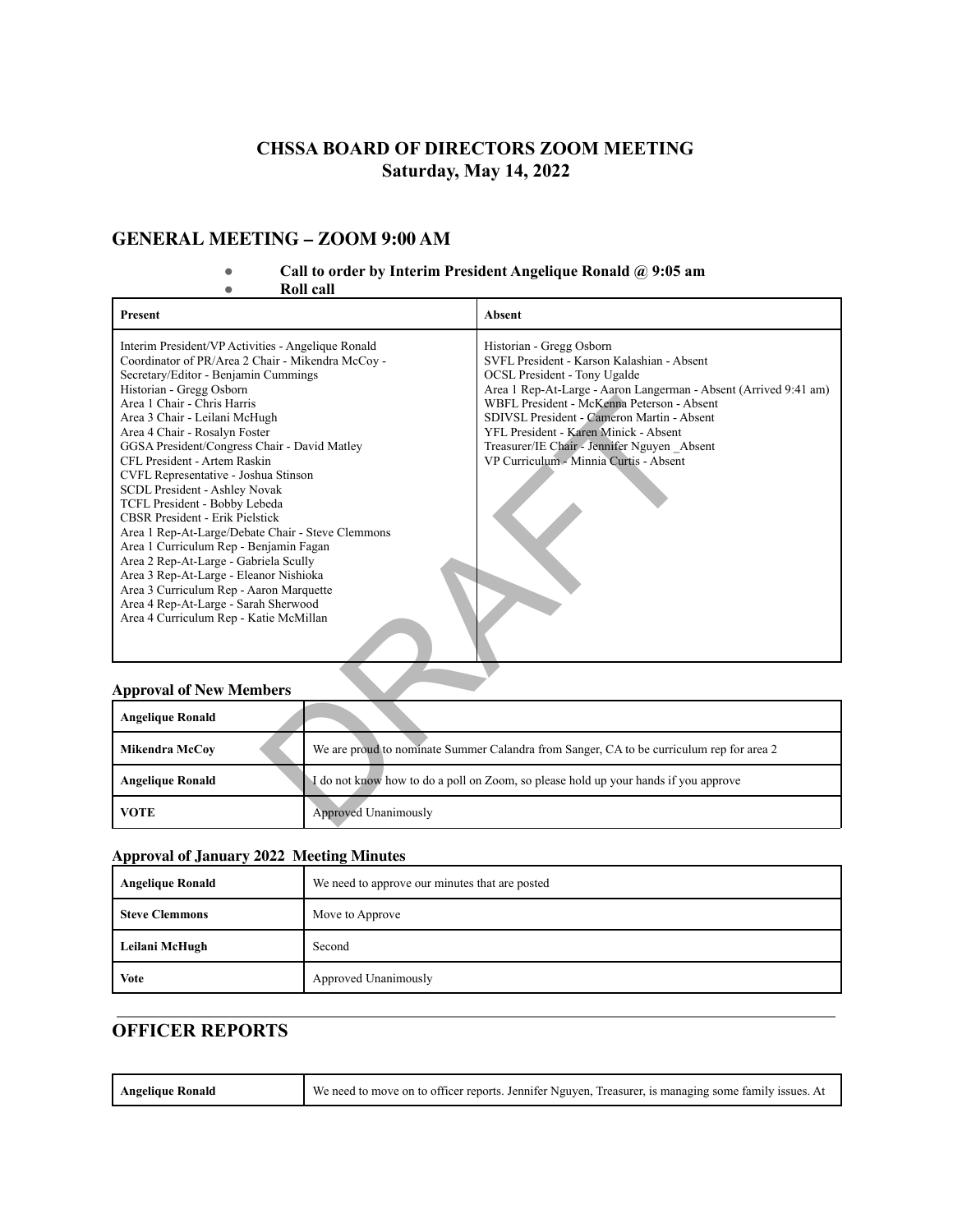| this time she is working hard to respond to all treasurer needs, and we ask for her grace.                                |
|---------------------------------------------------------------------------------------------------------------------------|
| Reed Niemi has stepped down and I am acting as temporary president. At the end of the meeting wer<br>will move from that. |

# **President – Resigned/No Report**

| <b>Typed Meeting Minutes from</b><br><b>Executive Board Report</b> |  |
|--------------------------------------------------------------------|--|

#### **Vice President/Activities – Angelique Ronald**

| <b>Angelique Ronald</b>                                            | This year at state we had no protests, and no equity complaints. We have consciously worked on this<br>together. We have always had a formal protest form, but have added a desired resolution on the bottom<br>of the form. This has helped because if someone just wants a warning then we don't need a full formal<br>protest. A lot of people who have protests want to be heard, and don't actually have rule violations. We<br>have also required everyone who wants to protest to talk to me.<br>Throughout the year we have allowed coaches to ask us questions about rules, and the area chairs have                                                                                                                                                                                                                                           |
|--------------------------------------------------------------------|---------------------------------------------------------------------------------------------------------------------------------------------------------------------------------------------------------------------------------------------------------------------------------------------------------------------------------------------------------------------------------------------------------------------------------------------------------------------------------------------------------------------------------------------------------------------------------------------------------------------------------------------------------------------------------------------------------------------------------------------------------------------------------------------------------------------------------------------------------|
|                                                                    | offered straw poll explanations and results about how they would rule, and that has helped to clarify<br>rules across the state. These are processes we think leagues could use.                                                                                                                                                                                                                                                                                                                                                                                                                                                                                                                                                                                                                                                                        |
|                                                                    | One other process we adopted is ballot review where the tab staff reads over ballots. Are they using<br>inappropriate language, or inappropriate words? Just being conscious of the community's implicit<br>biases, we have reviewed ballots. We would then call the judges and have a conversation with a positive<br>intent to understand what they meant. The judges always responded positively. This helps create a safer,<br>better tournament space.                                                                                                                                                                                                                                                                                                                                                                                             |
|                                                                    | There was a ballot in final round of duo that IE tab flagged it, and we had to call an emergency meeting<br>of the executive board and area chairs. The ballot was extremely negative and critical. It included<br>statements such as "shame on you" and "I don't know how you made it to final rounds." Based on the<br>comments we pulled the ballot, and averaged the scores of the remaining four judges which is not ideal.                                                                                                                                                                                                                                                                                                                                                                                                                        |
|                                                                    | Unfortunately, this person is a board member, and we will need to address this behavior moving<br>forward. I would propose that we not allow that person to judge at the state tournament any longer.                                                                                                                                                                                                                                                                                                                                                                                                                                                                                                                                                                                                                                                   |
|                                                                    | All schools but one will be receiving their judge bond back. I do not want to impose fines and hurt<br>teams so everyone should be getting their stuff back.                                                                                                                                                                                                                                                                                                                                                                                                                                                                                                                                                                                                                                                                                            |
| <b>Typed Meeting Minutes from</b><br><b>Executive Board Report</b> | First and absolutely foremost, thank you so much to our outgoing President, Reed Niemi, for years of<br>tremendous service to this organization and its members. Serving over the years as a coach, a League                                                                                                                                                                                                                                                                                                                                                                                                                                                                                                                                                                                                                                            |
|                                                                    | President, the Vice President of Activities, the Board Secretary, and Board President, Reed's legacy is<br>one of service, built on- as he would remind us- the foundations laid by giants before him. Reed,<br>CHSSA thanks you. And I thank you for your friendship and solidarity over these last 5 years we have<br>served on the board together. Pax, my friend.                                                                                                                                                                                                                                                                                                                                                                                                                                                                                   |
|                                                                    | State 2022 went incredibly well and I am still receiving lovely notes of thanks from coaches, parents,<br>and students across California. Thank you to all who took a moment to share some kindness. I would<br>also like to thank all who helped make State 2022 a possibility. To list everyone who was a part of<br>making this tournament happen would fill pages (and still not do justice to your contributions), but<br>please know I am beyond grateful to each and every one of you. Specifically, I'd like to thank Sarah<br>Sherwood for hours of thoughtful kindness and helpful expertise, Chris Palmer for not only being an<br>absolute tab magician but also just an all around lovely human, and Cameron and Phil Martin de Leon<br>for working tirelessly in creating what was undeniably one of our best awards ceremonies in years. |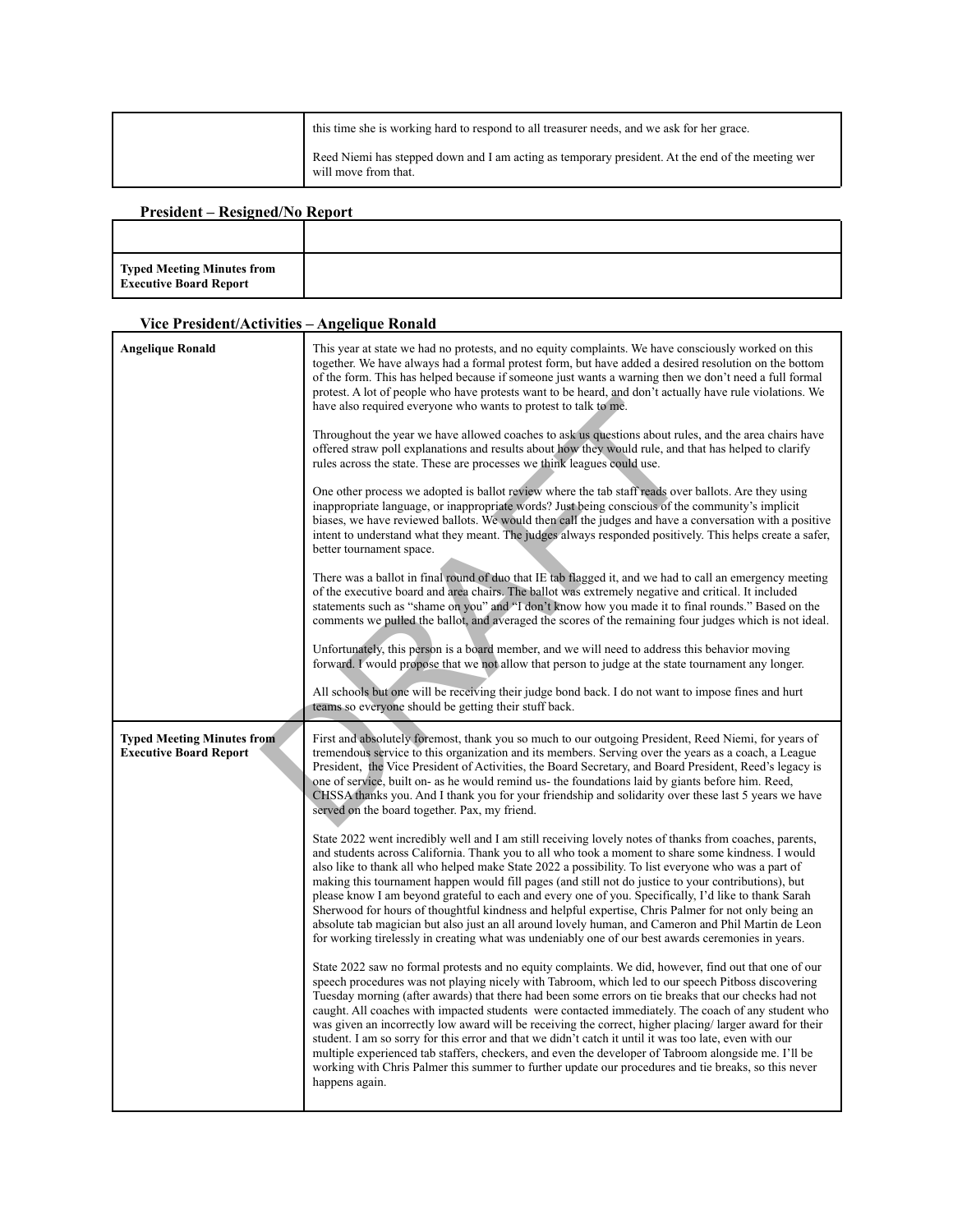| Given the above, it is my decision as the interim President of this organization that we will extend<br>submission of new legislation to be voted on at the Fall 2022 meeting to August 1, 2022. The<br>submission link will be sent out again to board members. This deadline will give us time to catch up on<br>sleep post-State, really dig in to what needs to be fixed, then get the legislation from that out to the<br>board to review and discuss with their leagues prior to the fall meeting.                                                                                                                                                                                                                                                         |
|------------------------------------------------------------------------------------------------------------------------------------------------------------------------------------------------------------------------------------------------------------------------------------------------------------------------------------------------------------------------------------------------------------------------------------------------------------------------------------------------------------------------------------------------------------------------------------------------------------------------------------------------------------------------------------------------------------------------------------------------------------------|
| I'd also like to take a moment to highlight the incredible work of Ben Fagan with the 2022 Middle<br>School State Championship Tournament. Despite never directing a tournament before this (I hope Ben<br>is ok with me outing that fact to the world!), he did an absolutely incredible job with a monumental<br>task. I am so grateful to Ben for his hard work and dedication to listening and learning from those<br>around him. Ben, you're amazing.                                                                                                                                                                                                                                                                                                       |
| Finally, I have to be frank that my intention was to resign from this board after State. The truth is that<br>being the VPA for CHSSA is, effectively, a second full time job that I do year round for free. That's not<br>sustainable for me (or anybody), especially after the last two years. That said, I believe very strongly in<br>National Park rules (leave it better than you found it), so I can't just walk away without making sure<br>something so important is left in good hands. As such, I would very much like to have someone<br>shadow me this year, so they can learn the ins and outs of being the VPA (and specifically, the State<br>Tournament Director). If you are interested, please email me at Director@CHSSA.org so we can talk. |
| I appreciate y'all always.                                                                                                                                                                                                                                                                                                                                                                                                                                                                                                                                                                                                                                                                                                                                       |

# **Vice President/Curriculum – Minnia Curtis (Curriculum committee report)**

| <b>Minnia Curtis</b>              | Absent                                                                                          |
|-----------------------------------|-------------------------------------------------------------------------------------------------|
| <b>Typed Meeting Minutes from</b> | We have not met this semester. I did enjoy working at the Judges House for our successful State |
| <b>Executive Board Report</b>     | Tournament.                                                                                     |

#### **Treasurer – Jennifer Nguyen (Treasurer report)**

| <b>Typed Meeting Minutes from</b><br>On leave, no report.<br><b>Executive Board Report</b> |  |
|--------------------------------------------------------------------------------------------|--|

# **Public Relations Coordinator -- Mikendra McCoy**

|                                                                    | I appreciate y'all always.                                                                                                                                                                                                                                                                                                                                                                                                                                             |  |
|--------------------------------------------------------------------|------------------------------------------------------------------------------------------------------------------------------------------------------------------------------------------------------------------------------------------------------------------------------------------------------------------------------------------------------------------------------------------------------------------------------------------------------------------------|--|
|                                                                    | Vice President/Curriculum - Minnia Curtis (Curriculum committee report)                                                                                                                                                                                                                                                                                                                                                                                                |  |
| <b>Minnia Curtis</b>                                               | Absent                                                                                                                                                                                                                                                                                                                                                                                                                                                                 |  |
| <b>Typed Meeting Minutes from</b><br><b>Executive Board Report</b> | We have not met this semester. I did enjoy working at the Judges House for our successful State<br>Tournament.                                                                                                                                                                                                                                                                                                                                                         |  |
| Treasurer – Jennifer Nguyen (Treasurer report)                     |                                                                                                                                                                                                                                                                                                                                                                                                                                                                        |  |
| <b>Jennifer Nguyen</b>                                             | Absent                                                                                                                                                                                                                                                                                                                                                                                                                                                                 |  |
| <b>Typed Meeting Minutes from</b><br><b>Executive Board Report</b> | On leave, no report.                                                                                                                                                                                                                                                                                                                                                                                                                                                   |  |
| <b>Public Relations Coordinator -- Mikendra McCoy</b>              |                                                                                                                                                                                                                                                                                                                                                                                                                                                                        |  |
| <b>Mikendra McCov</b>                                              | Public Relations had a great time running coaches' corner this year helping coaches build teams,<br>understand relationships with parents, etc. and be the "911" call for some of those coaches when they<br>needed help. We have a lot of work to do in that field as we grow out this activity.                                                                                                                                                                      |  |
|                                                                    | Thank you to Angelique for all of the resources that she brought to us for mental health and other areas.<br>Our second focus for this year is growing programs at schools that used to have programs, and at new<br>schools. There's a lot of turnover, and we need to talk to principals and superintendents to grow these<br>programs. We want to make sure people understand there is a purpose for speech and debate and its not<br>just an activity on a screen. |  |
| <b>Typed Meeting Minutes from</b><br><b>Executive Board Report</b> | Thank you to Angel for setting up the zoom rooms and creating the connections for a number of our<br>Coach's Corner meetings; our new coaches were so grateful for the help, the insight and the<br>empowerment that came with knowing they were not alone.<br>I am excited to see what we can do next year!                                                                                                                                                           |  |

#### **Secretary - Ben Cummings**

| <b>Ben Cummings</b>           | Please keep comments brief.                                                                          |
|-------------------------------|------------------------------------------------------------------------------------------------------|
| Typed Meeting Minutes from    | Thank you to everyone who made the state tournament a success. The State Tournament program is still |
| <b>Executive Board Report</b> | live at 2022.chssa.org                                                                               |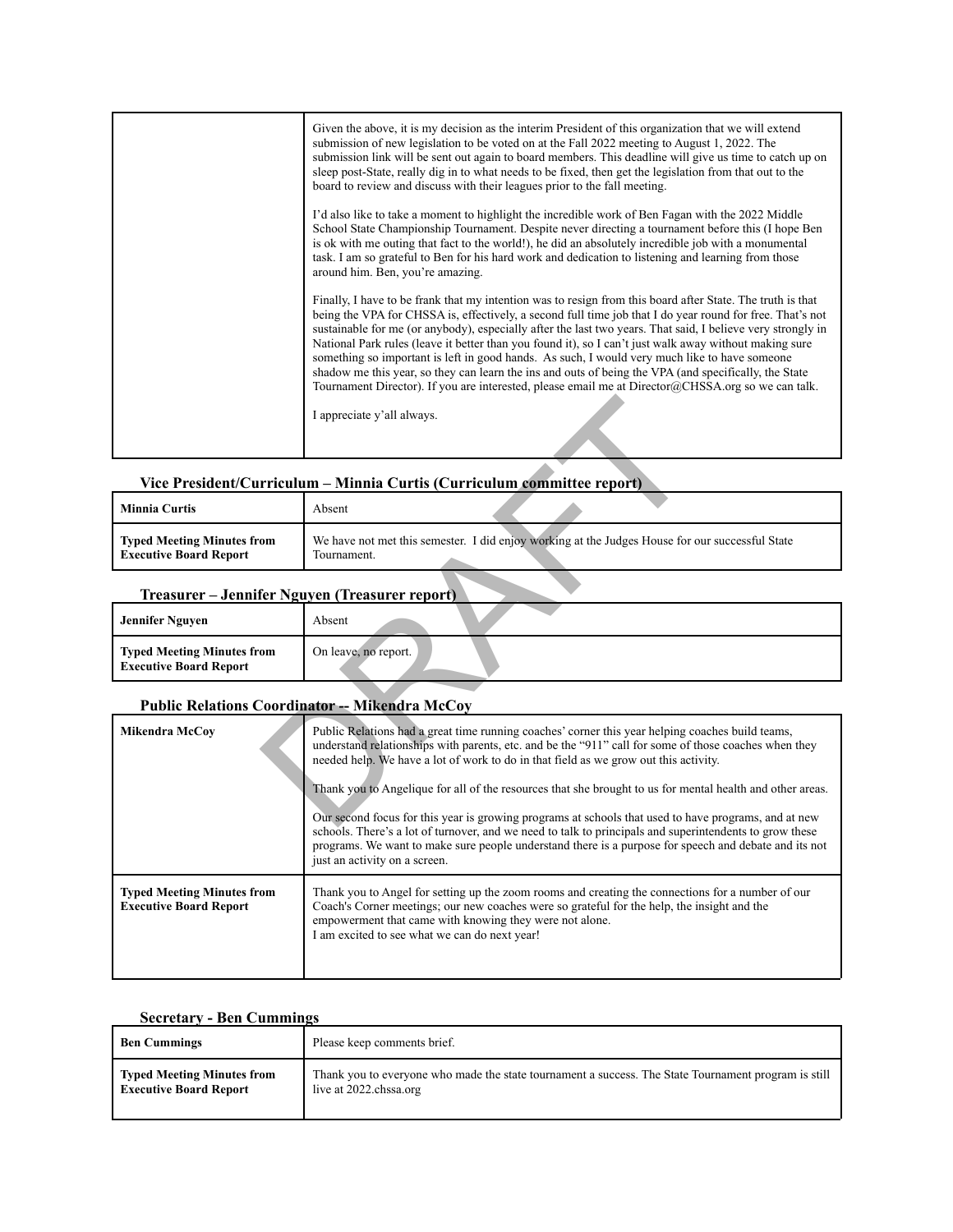|  | Please remember during the meeting to not speak over each other in order to facilitate accurate minutes.<br>Commentary in the chat box will not be included in the meeting minutes, only spoken materials unless<br>otherwise voted upon. |
|--|-------------------------------------------------------------------------------------------------------------------------------------------------------------------------------------------------------------------------------------------|
|--|-------------------------------------------------------------------------------------------------------------------------------------------------------------------------------------------------------------------------------------------|

#### **AREA CHAIR REPORTS**

#### **1 -- Chris Harris Chris Harris** Area 1 would like to thank Reed for his years of service. As president and secretary he has always shown up. I have never been to a meeting where Reed wasn't there, so this is strange. Area 1 would like to congratulate all competitors, judges, and coaches for a great year at state. Thank you to Miss Ronald for all of her hardwork, dedication and service against all odds. There were times we weren't sure state was going to happen, and we pulled it off. The Area Chairs came together and made it happen. Thank you to Jennifer. She has had a lot going on, and has always done a great job, and done her job well. She has always been there, and she is always on call no matter what. A lot of times we forget how much work a treasurer has to do. Also, in addition we had the middle school competition hosted by Ben Fagan. He didn't know much about hosting a tournament, or tabroom, and he pulled it together, listened, learned, and paid attention. He worked the high school tournament to learn and it paid off the following week for middle school. It wasn't perfect, but he learned, and he won't ever fail once he does it once. The kids super appreciated the opportunity to compete. If you have never been to the middle school competition I definitely suggest it. They are little sponges, and they absorb everything. My first introduction to middle school was by my cousin, Steve, who was coaching at Harker at the time. It points to a bright future. In the future I would love to see the middle school precedt the state tournament. Maybe we could get more folks from the board to come and help out, and get us ready. Thank you to everyone from Area 1. **Typed Meeting Minutes from Executive Board Report** Area 1 would like to thank our outgoing President, Reed Niemi, for the many rewarding years of service to CHSSA and its members. Congratulations to all the Area 1 competitors, coaches, and judges for an amazing State Tournament! Thank you to Angelique Ronald for all her hard work and dedication to CHSSA and the activity. State 2022 went off without so much as a hitch. Area 1 is superbly grateful for her commitment, determination, and sacrifice. A special thank you to our Treasurer Jennifer Nguyen for all her hard work dedication. Also, Area 1 would like to extend a thank you to Ben Fagan for his willingness to chair the 2022 Middle School State Championship Tournament. His patience, diligence and hard work resulted in an incredible experience for California's young scholars. times we weren't sure state was going to happen, and we pulled it off. The A<br>
and made it happen.<br>
Thank you to Jennifer. She has had a lot going on, and has always done a gre<br>
well. She has always been there, and she is a

| 2 -- Mikendra McCov    |                                                                                                                                                                                                                                                                                                                     |  |
|------------------------|---------------------------------------------------------------------------------------------------------------------------------------------------------------------------------------------------------------------------------------------------------------------------------------------------------------------|--|
| Mikendra McCov         | I want to echo everything that Chris said in regards to Reed's leadership and Angel's success at the<br>tournament. I loved the judges room and helping all the people. It was awesome both high school and<br>middle school.                                                                                       |  |
|                        | In terms of Area 2, a few things are happening.                                                                                                                                                                                                                                                                     |  |
|                        | First, Summer is now on the board.                                                                                                                                                                                                                                                                                  |  |
| <b>Summer Calandra</b> | Hello, I am looking forward to getting to know everyone I haven't met and join you all. Right before<br>the new season starts I am excited to meet you all. From where I was sitting in tab room the tournament<br>was great, and very successful. Thank you Angel for putting that together, and thank you for the |  |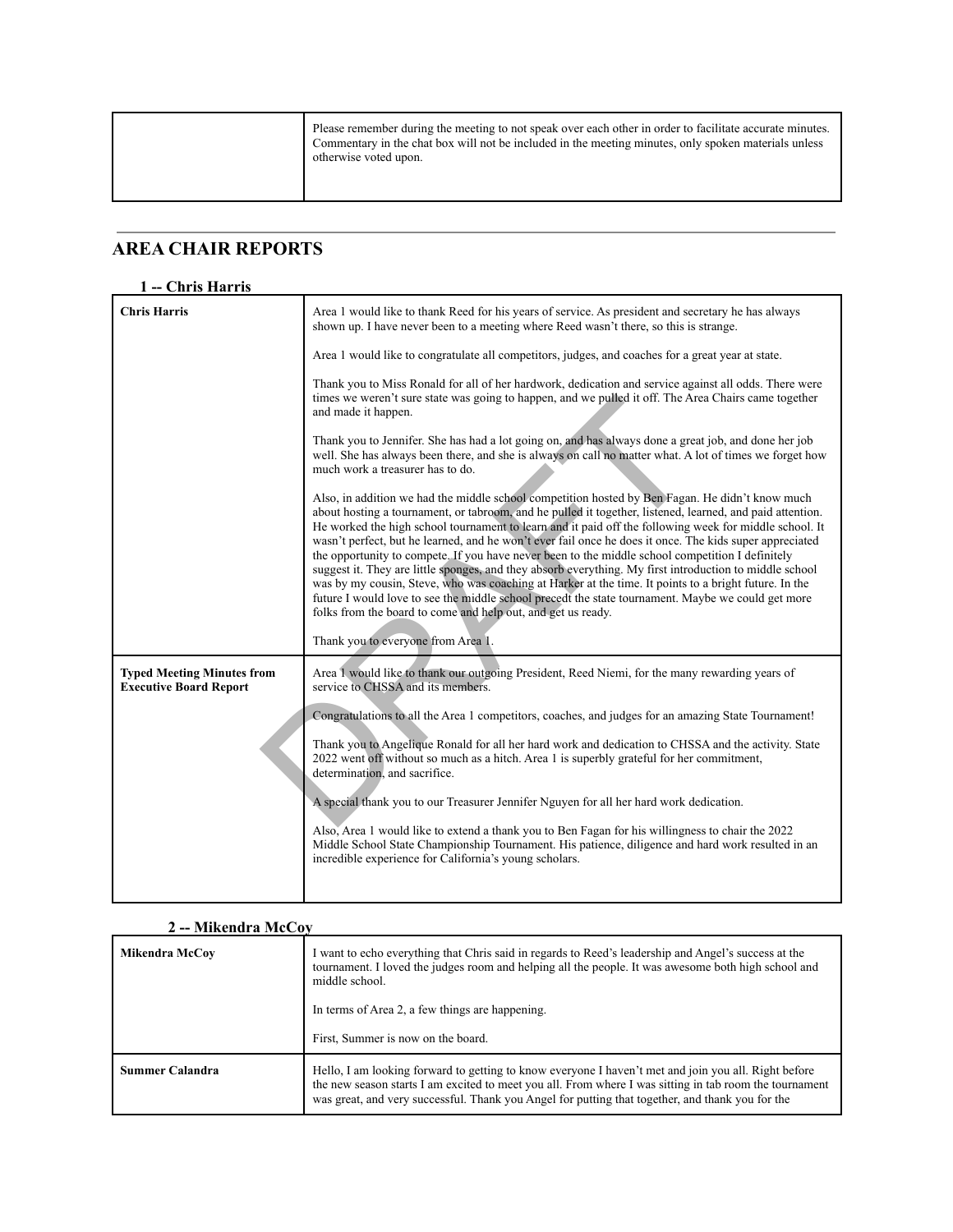|                                                                    | invitation to come on board and work with you all.                                                                                                                                                                                                                                                                                                                                                                                                                                                                                                                                                                                                                                                                                                                                                                                                                                                                                                                                                                                                                                                                                                                                                                                                                                                                                                                                                                                       |  |
|--------------------------------------------------------------------|------------------------------------------------------------------------------------------------------------------------------------------------------------------------------------------------------------------------------------------------------------------------------------------------------------------------------------------------------------------------------------------------------------------------------------------------------------------------------------------------------------------------------------------------------------------------------------------------------------------------------------------------------------------------------------------------------------------------------------------------------------------------------------------------------------------------------------------------------------------------------------------------------------------------------------------------------------------------------------------------------------------------------------------------------------------------------------------------------------------------------------------------------------------------------------------------------------------------------------------------------------------------------------------------------------------------------------------------------------------------------------------------------------------------------------------|--|
| <b>Mikendra McCoy</b>                                              | Would love to intro Joshua Stinson to talk about a camp he is running.                                                                                                                                                                                                                                                                                                                                                                                                                                                                                                                                                                                                                                                                                                                                                                                                                                                                                                                                                                                                                                                                                                                                                                                                                                                                                                                                                                   |  |
| <b>Joshua Stinson</b>                                              | We haven't had a lot of in face work and we have some coaches who are interested in revitalizing their<br>programs. We are starting a camp that focuses on how to have social justices discussions and debates<br>around those issues. We are reaching out to our local organizations such as GSA and BSU as well as the<br>Sacramento Urban Debate League to support. We have a grant to support funding so we can feed the<br>kids. The camp is free. 30 students attended last year, and they were very energized in the meaningful<br>work we were doing. We are seeing a lot of excitement to attend this year, and we want to have these<br>face to face moments and put some joy in to speech and debate that is not competition based.                                                                                                                                                                                                                                                                                                                                                                                                                                                                                                                                                                                                                                                                                           |  |
| Mikendra McCoy                                                     | I am very excited for that camp.                                                                                                                                                                                                                                                                                                                                                                                                                                                                                                                                                                                                                                                                                                                                                                                                                                                                                                                                                                                                                                                                                                                                                                                                                                                                                                                                                                                                         |  |
|                                                                    | My students are working on putting together a forum with Berkeley. Our Native-Am erican community<br>is offering insight on how to give voice.                                                                                                                                                                                                                                                                                                                                                                                                                                                                                                                                                                                                                                                                                                                                                                                                                                                                                                                                                                                                                                                                                                                                                                                                                                                                                           |  |
|                                                                    | There is a lot of rebuilding to be done in Area 2. A lot of teachers moving, etc. We are trying to have<br>intentional communication with alumni to bring them into their schools, and coordinate with them.                                                                                                                                                                                                                                                                                                                                                                                                                                                                                                                                                                                                                                                                                                                                                                                                                                                                                                                                                                                                                                                                                                                                                                                                                             |  |
| <b>Typed Meeting Minutes from</b><br><b>Executive Board Report</b> | I would love to echo the attitude of gratitude that others have already said to our outgoing President; I<br>am extremely grateful for the years of service and camaraderie; your music choice, food<br>recommendations, speech and debate stories, coaching help, and wisdom have been wonderful; your<br>impact will not be forgotten.<br>Congratulations to all who competed, finaled and placed at the State Championship! To the coaches and<br>judges that came from Area 2 to help make the championship run, thank you! Specifically to Angel,<br>your work cannot be ignored; you pulled off, yet another, incredible state! Thank you for your time,<br>dedication, communication, and sacrifice; without it, state would not have happened. Well done!<br>I am truly grateful for those who work with our diverse student population! You really are making a<br>difference! There is no doubt that the struggles of COVID; the reality of the shift in education and the<br>hours at a computer have left a significant strain on the eyes, and at times the heart too; in the last two<br>years there has been a ton of turn over in our area and because of that, it is my desire to see us focus on<br>rebuilding and working together to make speech all that it can be!<br>Also, I am so excited that we get to welcome Summer Calandra to the board! Coming to us from<br>Sanger, she is the perfect for the position! |  |
|                                                                    |                                                                                                                                                                                                                                                                                                                                                                                                                                                                                                                                                                                                                                                                                                                                                                                                                                                                                                                                                                                                                                                                                                                                                                                                                                                                                                                                                                                                                                          |  |
| 3-Leilani McHugh                                                   |                                                                                                                                                                                                                                                                                                                                                                                                                                                                                                                                                                                                                                                                                                                                                                                                                                                                                                                                                                                                                                                                                                                                                                                                                                                                                                                                                                                                                                          |  |
| Leilani McHugh                                                     | I want to reiterate everything everyone said, and how impressed I was with the state tournament. I had<br>such a great time working the help desk, and thank you to all of the people I met.                                                                                                                                                                                                                                                                                                                                                                                                                                                                                                                                                                                                                                                                                                                                                                                                                                                                                                                                                                                                                                                                                                                                                                                                                                             |  |
|                                                                    | Area 3 WBFL and TCFL and Bobby and Aaron have not had their last coaches' meeting, but seems to<br>be minimal changes. SCDL is stable with leadership.                                                                                                                                                                                                                                                                                                                                                                                                                                                                                                                                                                                                                                                                                                                                                                                                                                                                                                                                                                                                                                                                                                                                                                                                                                                                                   |  |

#### **3—Leilani McHugh**

| Leilani McHugh                                                     | I want to reiterate everything everyone said, and how impressed I was with the state tournament. I had<br>such a great time working the help desk, and thank you to all of the people I met.<br>Area 3 WBFL and TCFL and Bobby and Aaron have not had their last coaches' meeting, but seems to<br>be minimal changes. SCDL is stable with leadership.<br>I want to mention speech and debate day at Knott's Berry Farm. Derek Yuill and Tony Ugalde put<br>together a speech and debate day in the park. Hopefully it will expand next year. The intention was to gt<br>kids from OCSL and SCDL to Knott's Berry Farm and even see some of the final round speeches. A<br>great idea!                                                                                                                                                                                                                                                                                                                                                                                                                                                                                                              |
|--------------------------------------------------------------------|-----------------------------------------------------------------------------------------------------------------------------------------------------------------------------------------------------------------------------------------------------------------------------------------------------------------------------------------------------------------------------------------------------------------------------------------------------------------------------------------------------------------------------------------------------------------------------------------------------------------------------------------------------------------------------------------------------------------------------------------------------------------------------------------------------------------------------------------------------------------------------------------------------------------------------------------------------------------------------------------------------------------------------------------------------------------------------------------------------------------------------------------------------------------------------------------------------|
| <b>Typed Meeting Minutes from</b><br><b>Executive Board Report</b> | Congratulations to Area 3 finalists and thanks to everyone who competed, judged, coached and<br>especially RAN all of the moving parts of State! Congratulations to Gabrielino for the team's 4th place<br>in Sweepstakes!<br>From SCDL: Last tournament of the school year (Novice Champs) and the last all coaches' meeting of<br>the school year was held last weekend. This was an in-person tournament and the league laid plans for<br>all tournaments to be in-person in 22-23. Derek Yuill of Gabrielino initiated contact with Knotts Berry<br>Farm to hold a Speech & Debate Day at Knotts on May 17. OCFL and SCDL teams will enjoy a day at<br>the "Farm" and watch State Finalists perform their pieces at a gathering at mid-day.<br>From TCFL: The league's last coaches meeting of the school year will be next week after the CHSSA<br>Board meeting. The league is anticipating tournaments to be in-person. There will be one change in<br>leadership as current Secretary Susan Foley from Campbell Hall will be leaving her position.<br>WBFL: No news to present - The coaches' last meeting of the school year will take place the weekend<br>after the CHSSA Board meeting. |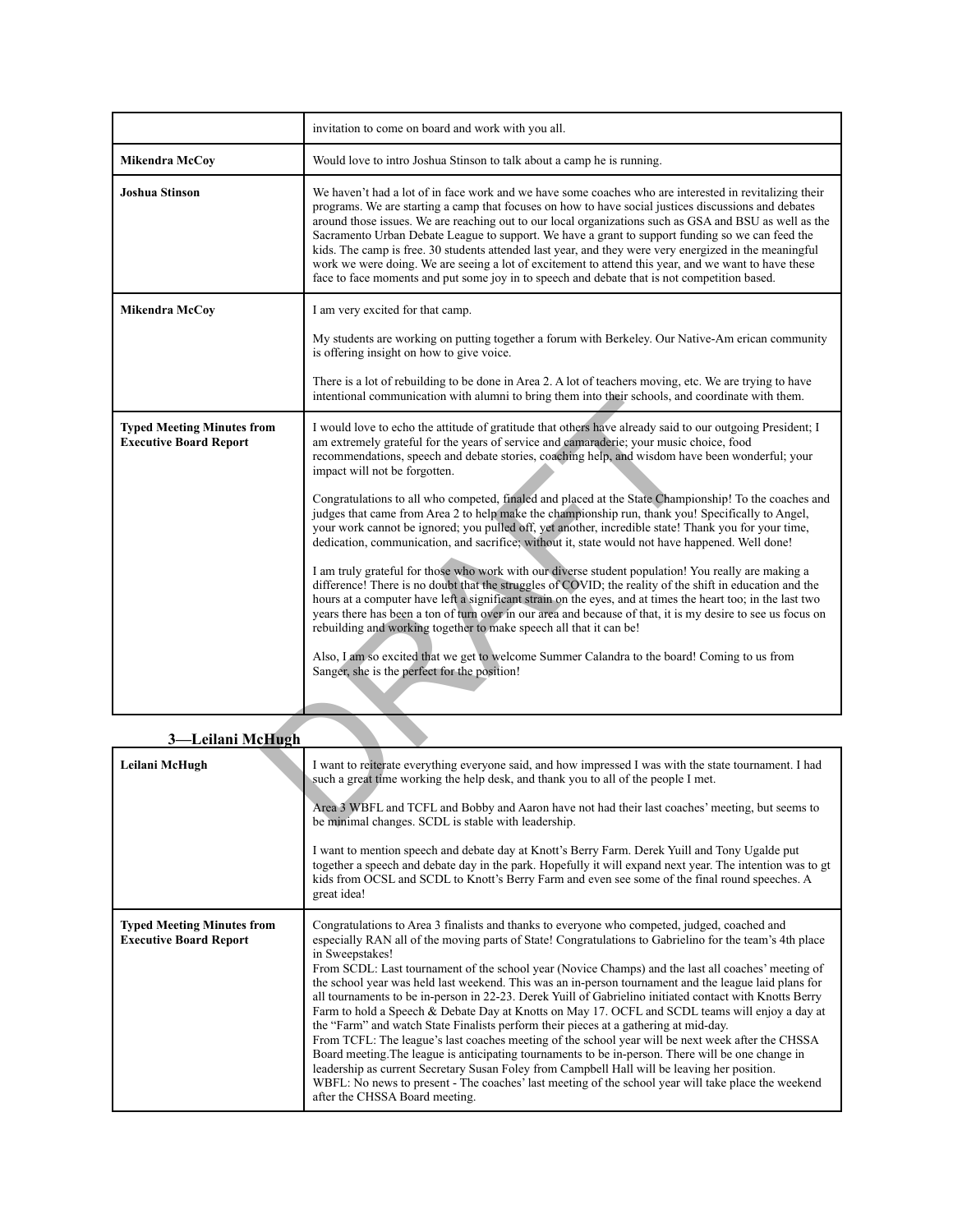#### **4 – Rosalyn Foster Rosalyn Foster** As the last person I do want to echo everything that has been said about state. I want to thank Cam Martin. He is leaving SDIVSL as president to get his admin credential. Thank you Cam for your service, and thank you Cam, Tony, and Erik for making my first year as Area Chair a joy. I am excited for all of the kids going to Knott's. I am also excited to do some PR expansion work. I am excited for next year. **Angelique Ronald** I want to reiterate how awesome Cam was for the state tournament. Cam was responsible for the awards ceremony and it was one of our best. **Typed Meeting Minutes from Executive Board Report** Congratulations to all the Area 4 finalists and champions! Many many thanks to the folks from our Area who helped to make State a success; we couldn't have done it without you. All league meetings are happening after this meeting, but I'm excited for what each league has in store for 2022-23. I also want to thank Cameron Martin for his service as SDIVSL President and wish him the best of luck in his new adventure.

# **COMMITTEE and STANDING REPORTS**

|                                                                     | for 2022-23.<br>I also want to thank Cameron Martin for his service as SDIVSL President and wish him the best of luck<br>in his new adventure.                                                                                                                     |  |  |
|---------------------------------------------------------------------|--------------------------------------------------------------------------------------------------------------------------------------------------------------------------------------------------------------------------------------------------------------------|--|--|
|                                                                     |                                                                                                                                                                                                                                                                    |  |  |
| <b>COMMITTEE and STANDING REPORTS</b>                               |                                                                                                                                                                                                                                                                    |  |  |
| <b>Editor - Benjamin Cummings</b>                                   |                                                                                                                                                                                                                                                                    |  |  |
| <b>Benjamin Cummings</b>                                            | Please send in any articles, or information you would like published.                                                                                                                                                                                              |  |  |
|                                                                     | Working to create easier to use rules and regulations.                                                                                                                                                                                                             |  |  |
| <b>Typed Meeting Minutes from</b><br><b>Executive Board Reports</b> | Working to develop the end of year Bulletin which will include the winners from the state tournament,<br>and a debrief from the year. If anyone is interested in adding material please email it to<br>webmaster@chssa.org                                         |  |  |
|                                                                     | As a side project, I am working to create a more usable set of the rules and regulations that are<br>separated by section on the website.                                                                                                                          |  |  |
|                                                                     | Final round videos were inconsistently streamed. Unfortunately, the streaming service only allowed for<br>one hour of streaming meaning that many of the recordings cut off in the middle of performances. We<br>will need to decide what to do with these videos. |  |  |
|                                                                     |                                                                                                                                                                                                                                                                    |  |  |
| Historian - Gregg Osborn                                            |                                                                                                                                                                                                                                                                    |  |  |
| <b>Reed Niemi</b>                                                   | put in my report that I will be working with Mikendra and PR to recruit some of the teams from the                                                                                                                                                                 |  |  |
|                                                                     |                                                                                                                                                                                                                                                                    |  |  |

#### **Editor - Benjamin Cummings**

| Historian - Gregg Osborn |  |  |
|--------------------------|--|--|
|--------------------------|--|--|

| <b>Reed Niemi</b>                                                  | I put in my report that I will be working with Mikendra and PR to recruit some of the teams from the<br>past back to the activity.<br>Congratulations to Mr. Clemmons and Mrs. Green for election to the Hall of Fame. I appreciated<br>learning more about them from their speeches and working together. I am reaching out to record our<br>interview with them.<br>In regards to illustrious Mr. Niemi I do have some numbers.<br>Reed was a competitor at Stagg High School under Donovan Cummings in LD, Extemp, and Imp. He<br>went to SF State where he continued to compete under Minh Long whose essay many of us have used.<br>He was an assistant coach at James Logan under Tommy Lindsey before 9 years at the athenian school<br>and then taking over at Delta charter. In 2011 he was elected to the Hall of Fame. On the board he<br>served 4-5 years as VP Activities. I remember having to meet with Reed and being talked down from a<br>protest. He was Editor of the bulletin for three years, and Secretary for five years. Finally he served as<br>CHSSA President since 2017. An illustrious career and we thank him for all of his service. |
|--------------------------------------------------------------------|----------------------------------------------------------------------------------------------------------------------------------------------------------------------------------------------------------------------------------------------------------------------------------------------------------------------------------------------------------------------------------------------------------------------------------------------------------------------------------------------------------------------------------------------------------------------------------------------------------------------------------------------------------------------------------------------------------------------------------------------------------------------------------------------------------------------------------------------------------------------------------------------------------------------------------------------------------------------------------------------------------------------------------------------------------------------------------------------------------------------------------------------------------------------|
| <b>Angelique Ronald</b>                                            | I would like to compile something like that for the next Bulletin to honor Reed.                                                                                                                                                                                                                                                                                                                                                                                                                                                                                                                                                                                                                                                                                                                                                                                                                                                                                                                                                                                                                                                                                     |
| <b>Typed Meeting Minutes from</b><br><b>Executive Board Report</b> | Will be reaching out to our newest HoF members to set up interviews.<br>Also, will be looking into a project suggested by Dr. Lindsey to reconstruct some of the historical                                                                                                                                                                                                                                                                                                                                                                                                                                                                                                                                                                                                                                                                                                                                                                                                                                                                                                                                                                                          |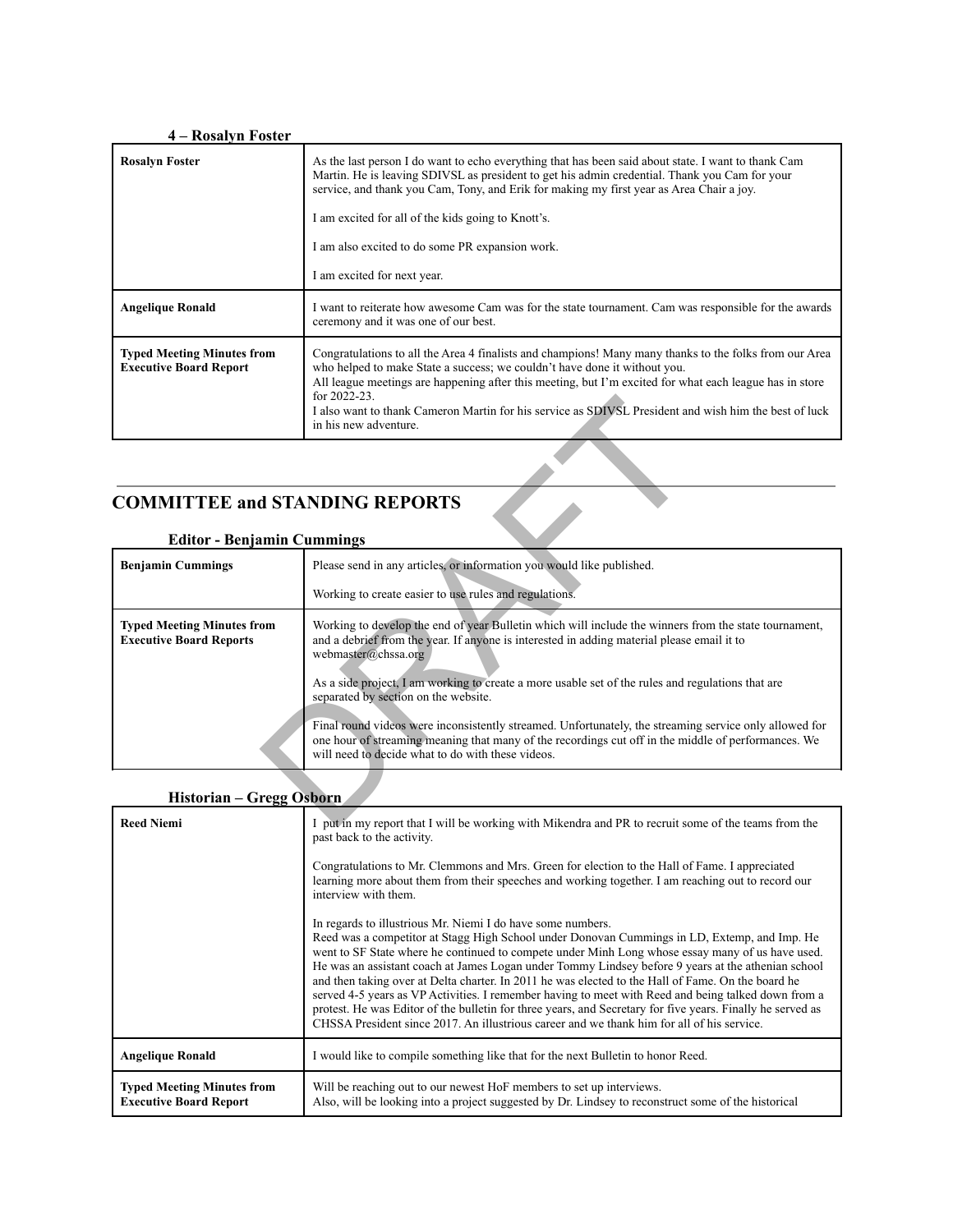|  | records of some of the leagues/teams and use that as a possible recruiting tool, trying to bring back<br>some schools with past history. |
|--|------------------------------------------------------------------------------------------------------------------------------------------|
|--|------------------------------------------------------------------------------------------------------------------------------------------|

#### **Debate – Steve Clemmons**

| <b>Steve Clemmons</b>             | I went to college with Reed in 1990 which predates his competitive college career at San Joaquin<br>Community College debate career. He has been an OG OG in the Speech and Debate Game.<br>I would like to thank the members of the board. Being in the Hall of Fame is a big deal. I stand on the<br>shoulders of influential, great people to make that happen. This is my love letter to you. You do all that<br>Reed has done, and all the other people who are stepping away.<br>In terms of debate, there isn't a lot to report. We will be talking this spring about our summer and fall<br>meetings. The NFHS topic selection meeting is happening August 5-7. If anyone is interested in going<br>please reach out to Steve. We will see what we can do about making that happen. If not, I will go to<br>represent CHSSA. The care and concern at this meeting are incredible, and there are many passionate<br>people from the world of speech and debate. |
|-----------------------------------|------------------------------------------------------------------------------------------------------------------------------------------------------------------------------------------------------------------------------------------------------------------------------------------------------------------------------------------------------------------------------------------------------------------------------------------------------------------------------------------------------------------------------------------------------------------------------------------------------------------------------------------------------------------------------------------------------------------------------------------------------------------------------------------------------------------------------------------------------------------------------------------------------------------------------------------------------------------------|
| <b>Typed Meeting Minutes from</b> | Debate has nothing to report out about, with the exception of debate conference with NFHS in August                                                                                                                                                                                                                                                                                                                                                                                                                                                                                                                                                                                                                                                                                                                                                                                                                                                                    |
| <b>Executive Board Reports</b>    | and the number of teams that qualified to NSDA with last chance qualifier.                                                                                                                                                                                                                                                                                                                                                                                                                                                                                                                                                                                                                                                                                                                                                                                                                                                                                             |

#### **IE – Jennifer Nguyen**

| Jennifer Nguyen                                              | Absent              |  |
|--------------------------------------------------------------|---------------------|--|
| Typed Meeting Minutes from<br><b>Executive Board Reports</b> | On leave, no report |  |

# **Congress – Dave Matley**

| <b>Typed Meeting Minutes from</b><br><b>Executive Board Reports</b> | Debate has nothing to report out about, with the exception of debate conference with NFHS in August<br>and the number of teams that qualified to NSDA with last chance qualifier.                                                                                                                                                                                                                                                                                                                                                                                                                                                                                                                                                                                                                                                                                                                                                                                                                                                                                                                                                                                                                                                                                                              |  |  |
|---------------------------------------------------------------------|------------------------------------------------------------------------------------------------------------------------------------------------------------------------------------------------------------------------------------------------------------------------------------------------------------------------------------------------------------------------------------------------------------------------------------------------------------------------------------------------------------------------------------------------------------------------------------------------------------------------------------------------------------------------------------------------------------------------------------------------------------------------------------------------------------------------------------------------------------------------------------------------------------------------------------------------------------------------------------------------------------------------------------------------------------------------------------------------------------------------------------------------------------------------------------------------------------------------------------------------------------------------------------------------|--|--|
| IE - Jennifer Nguyen                                                |                                                                                                                                                                                                                                                                                                                                                                                                                                                                                                                                                                                                                                                                                                                                                                                                                                                                                                                                                                                                                                                                                                                                                                                                                                                                                                |  |  |
| <b>Jennifer Nguyen</b>                                              | Absent                                                                                                                                                                                                                                                                                                                                                                                                                                                                                                                                                                                                                                                                                                                                                                                                                                                                                                                                                                                                                                                                                                                                                                                                                                                                                         |  |  |
| <b>Typed Meeting Minutes from</b><br><b>Executive Board Reports</b> | On leave, no report                                                                                                                                                                                                                                                                                                                                                                                                                                                                                                                                                                                                                                                                                                                                                                                                                                                                                                                                                                                                                                                                                                                                                                                                                                                                            |  |  |
| <b>Congress – Dave Matley</b>                                       |                                                                                                                                                                                                                                                                                                                                                                                                                                                                                                                                                                                                                                                                                                                                                                                                                                                                                                                                                                                                                                                                                                                                                                                                                                                                                                |  |  |
| <b>Dave Matley</b>                                                  | Thank you to Reed for your service. Gregg, that was a very enjoyable report. I first met Reed in the<br>early 90's just getting in to coaching. I cannot think of anyone who is more of a face for this<br>organization than Reed. His contribution is his helpfulness, ability to help people acclimate. Because of<br>Reed's hard work we are a board now. I will miss him greatly and wish him nothing but the best for him<br>and his family.<br>Congress ran very smoothly so I mostly want to thank some people. First, Angelique for setting<br>everything up. And Chris Palmer.<br>Thanks to the committee members for working so hard, paying attention to the details.<br>The one thing I would like to throw out there is that we want to simplify the scoring for congress. It is<br>very complicated and follows IE scoring. It doesn't match the way it is scored nationally, and we want<br>to look at that.<br>Taking the top 5 kids from each chamber may make more sense, and eliminating composite scoring<br>may make more sense. We had to run our semi-final rounds because the tie-breaks weren't working at<br>our state qual tournament. I had to hand tab them at state quals. We can remove an outdated system, and<br>probably will discuss this more in the fall. |  |  |
| <b>Typed Meeting Minutes from</b><br><b>Executive Board Reports</b> | The State Tournament went very smoothly in Congress thanks to the help of Angelique and Chris<br>Palmer in getting us set up correctly. I would like to also give a big shout out to our lead tab person<br>Alyssa Conroy-she kept us on time and was a joy to work with. We have no by-law proposals at this<br>time but are looking into streamlining the scoring process and bringing it in line with other large<br>tournaments in Congress. This would include eliminating composite scoring and breaking the top<br>students from each chamber rather than our current system of the top overall. Any feedback from<br>Leagues would be appreciated. We are hoping to bring a proposal to the Fall meeting.                                                                                                                                                                                                                                                                                                                                                                                                                                                                                                                                                                              |  |  |

# **OLD BUSINESS**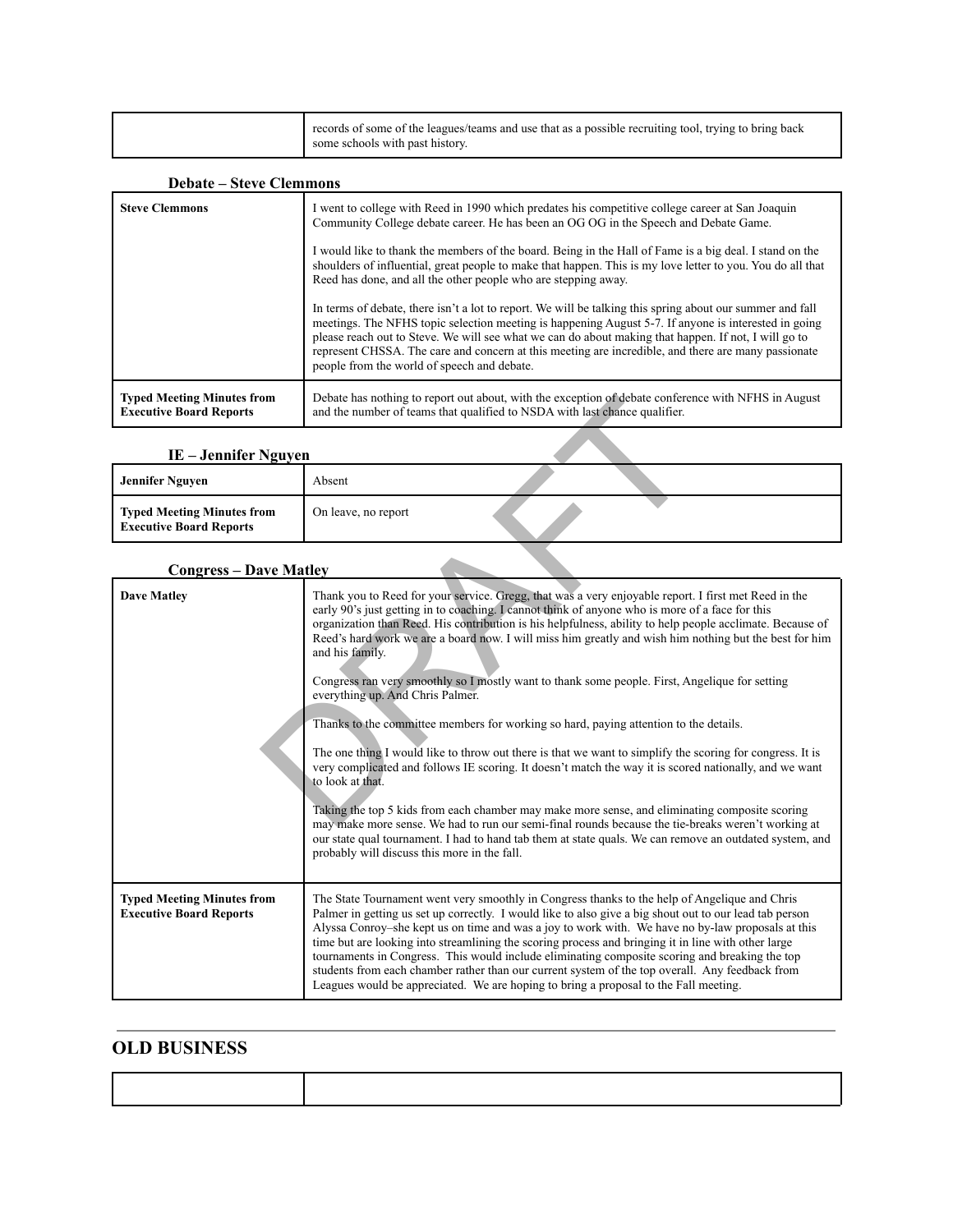|--|

### **NEW BUSINESS**

| <b>Angelique Ronald</b>       | There are a lot of things that we are discovering in our rules and regulations that do not play nice with<br>Tabroom. They have never played nice, but we have people immediately changing tabroom and Joy of<br>Tournaments for us. We will need to discuss what it means to solve these issues, and as interiments<br>president I have made the decision that we will accept new legislative submissions for the fall up until<br>August 1st in order to address these issues over summer when we all have more time to look at it. You<br>can then disseminate it, speak to leagues about it, and be prepared to vote on it so we can clean this up.<br>As you go through our rules it talks about pairing based on cards. Fewer people know how to use cards<br>because fewer people use it. We need to change those hand tabbing things that don't play nice with<br>Tabroom constructs.<br>Let's take a five minute break at 9:56. Be back at 10:01.                                                                                                                                           |
|-------------------------------|------------------------------------------------------------------------------------------------------------------------------------------------------------------------------------------------------------------------------------------------------------------------------------------------------------------------------------------------------------------------------------------------------------------------------------------------------------------------------------------------------------------------------------------------------------------------------------------------------------------------------------------------------------------------------------------------------------------------------------------------------------------------------------------------------------------------------------------------------------------------------------------------------------------------------------------------------------------------------------------------------------------------------------------------------------------------------------------------------|
| <b>Angelique Ronald</b>       | Called meeting back to order at 10:01                                                                                                                                                                                                                                                                                                                                                                                                                                                                                                                                                                                                                                                                                                                                                                                                                                                                                                                                                                                                                                                                |
|                               | Benjamin, Mr. Secretary, have you noted that Mr. Langerman arrived at 9:41.                                                                                                                                                                                                                                                                                                                                                                                                                                                                                                                                                                                                                                                                                                                                                                                                                                                                                                                                                                                                                          |
|                               | Now we can move forward with New Business. In preparation I re-read Robert's Rules of Order.                                                                                                                                                                                                                                                                                                                                                                                                                                                                                                                                                                                                                                                                                                                                                                                                                                                                                                                                                                                                         |
|                               | One key thing is that no person may speak more than twice to any issue. We will not be voting unless<br>anyone asks this. Priority is given to people who have not yet asked questions. I will do my best to<br>follow Roberts' rules, but am just doing my best.                                                                                                                                                                                                                                                                                                                                                                                                                                                                                                                                                                                                                                                                                                                                                                                                                                    |
|                               | Karen Minick has entered the meeting at 10:05 am.                                                                                                                                                                                                                                                                                                                                                                                                                                                                                                                                                                                                                                                                                                                                                                                                                                                                                                                                                                                                                                                    |
| 1.                            | <b>Proposal: Formation of Restructuring Committee</b>                                                                                                                                                                                                                                                                                                                                                                                                                                                                                                                                                                                                                                                                                                                                                                                                                                                                                                                                                                                                                                                |
| <b>Author: Leilani McHugh</b> | I sent an email asking to investigate the ramifications and outcome of making the state tournament<br>director a paid position. There has been a lot of talk about the work that goes into that position. I also<br>realize the ramifications are really wide. I thought creating an ad-hoc committee to understand the<br>financial, rules, and time impacts would be, and if we can or should make it a paid position. I am<br>proposing the creation of this ad-hoc committee to start this research to provide some sort of resolution<br>depending on where our research takes us. We will gather information from large tournaments in the<br>state, across the country, and what it takes to run this tournament effectively. I hope some of you will<br>volunteer to join me on this committee. I would like to hear from some of you to please be on this<br>committee to do some of the research. The net we have to cast is pretty wide, and thinking through all<br>the ramifications to our by-laws is a large task.<br>Also, do all members of the committee have to be board members? |
|                               |                                                                                                                                                                                                                                                                                                                                                                                                                                                                                                                                                                                                                                                                                                                                                                                                                                                                                                                                                                                                                                                                                                      |

# **1. Proposal: Formation of Restructuring Committee**

| <b>Author: Leilani McHugh</b> | I sent an email asking to investigate the ramifications and outcome of making the state tournament<br>director a paid position. There has been a lot of talk about the work that goes into that position. I also<br>realize the ramifications are really wide. I thought creating an ad-hoc committee to understand the<br>financial, rules, and time impacts would be, and if we can or should make it a paid position. I am<br>proposing the creation of this ad-hoc committee to start this research to provide some sort of resolution<br>depending on where our research takes us. We will gather information from large tournaments in the<br>state, across the country, and what it takes to run this tournament effectively. I hope some of you will<br>volunteer to join me on this committee. I would like to hear from some of you to please be on this<br>committee to do some of the research. The net we have to cast is pretty wide, and thinking through all<br>the ramifications to our by-laws is a large task.<br>Also, do all members of the committee have to be board members? |
|-------------------------------|------------------------------------------------------------------------------------------------------------------------------------------------------------------------------------------------------------------------------------------------------------------------------------------------------------------------------------------------------------------------------------------------------------------------------------------------------------------------------------------------------------------------------------------------------------------------------------------------------------------------------------------------------------------------------------------------------------------------------------------------------------------------------------------------------------------------------------------------------------------------------------------------------------------------------------------------------------------------------------------------------------------------------------------------------------------------------------------------------|
| <b>Angelique Ronald</b>       | Our rules allow anyone to join the committee, but the chair must be a board member.                                                                                                                                                                                                                                                                                                                                                                                                                                                                                                                                                                                                                                                                                                                                                                                                                                                                                                                                                                                                                  |
| Leilani McHugh                | I would like to invite people who know more about running these tournaments.                                                                                                                                                                                                                                                                                                                                                                                                                                                                                                                                                                                                                                                                                                                                                                                                                                                                                                                                                                                                                         |
| <b>Angelique Ronald</b>       | I have approved this as acting president. Would anyone have any questions?                                                                                                                                                                                                                                                                                                                                                                                                                                                                                                                                                                                                                                                                                                                                                                                                                                                                                                                                                                                                                           |
| <b>Joshua Stinson</b>         | I would offer my time to this committee. I think it's important to further this path of thought.                                                                                                                                                                                                                                                                                                                                                                                                                                                                                                                                                                                                                                                                                                                                                                                                                                                                                                                                                                                                     |
| <b>Aaron Marquetter</b>       | How are you accepting offers for help?                                                                                                                                                                                                                                                                                                                                                                                                                                                                                                                                                                                                                                                                                                                                                                                                                                                                                                                                                                                                                                                               |
| Leilani McHugh                | Email Me                                                                                                                                                                                                                                                                                                                                                                                                                                                                                                                                                                                                                                                                                                                                                                                                                                                                                                                                                                                                                                                                                             |
| <b>Roslyn Foster</b>          | Who are you reaching out to? Invites? Other state tournaments?                                                                                                                                                                                                                                                                                                                                                                                                                                                                                                                                                                                                                                                                                                                                                                                                                                                                                                                                                                                                                                       |
| Leilani McHugh                | I am wanting to reach out to invitationals, and state tournaments that are equivalent in size to ours. If<br>anyone has connections I am tempted to send them a Google Form to ask them questions.                                                                                                                                                                                                                                                                                                                                                                                                                                                                                                                                                                                                                                                                                                                                                                                                                                                                                                   |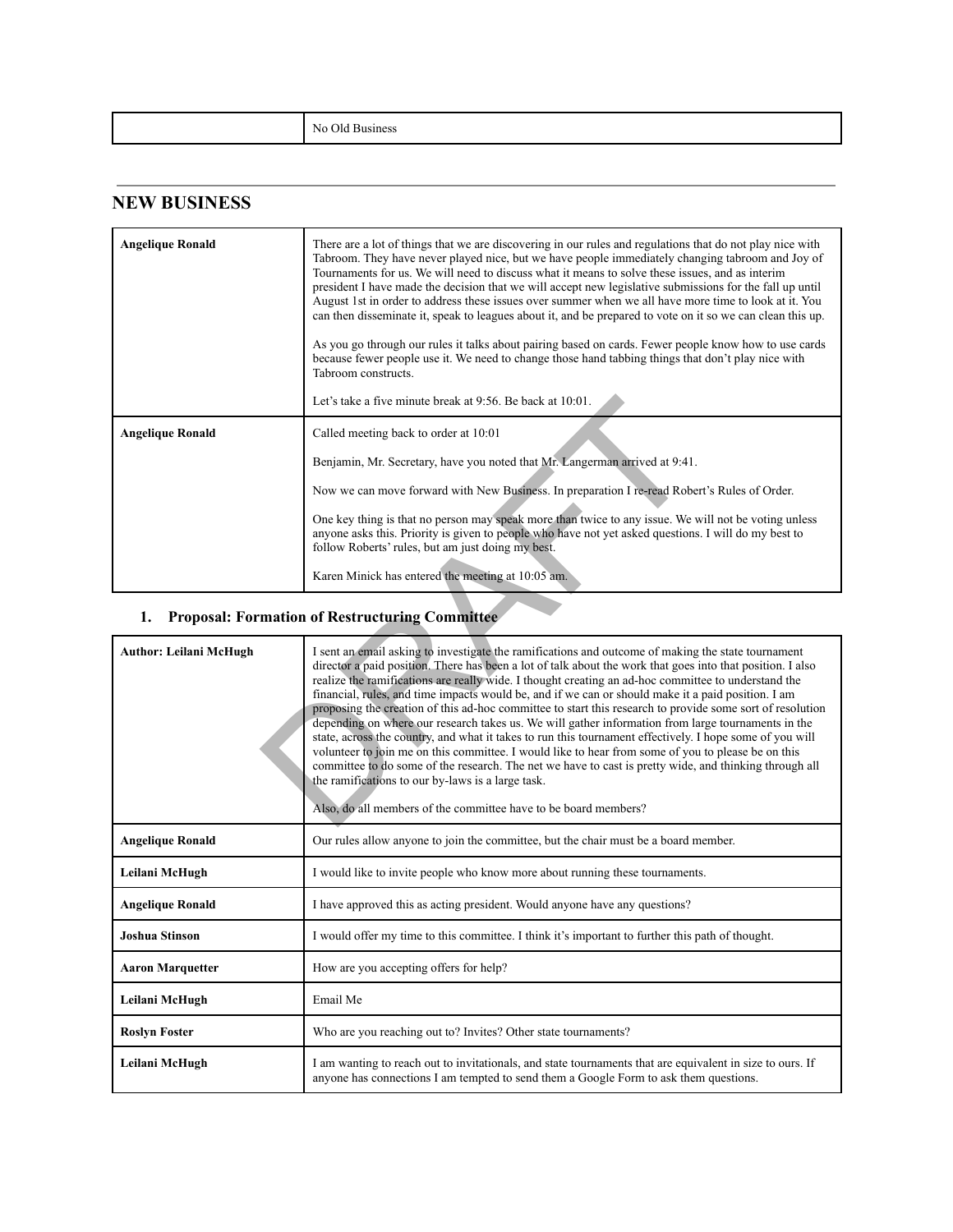| <b>Angelique Ronald</b>                  | I regularly speak to the large format tournament directors. The only comparable state tournament is<br>Texas, TFA Texas. Many other tournaments are smaller than ours. I can also get you in contact with<br>Scott Wunn at NSDA and TFA.                                                                                                                                                                                                                                                                                                                                                                                                                                                                                        |
|------------------------------------------|---------------------------------------------------------------------------------------------------------------------------------------------------------------------------------------------------------------------------------------------------------------------------------------------------------------------------------------------------------------------------------------------------------------------------------------------------------------------------------------------------------------------------------------------------------------------------------------------------------------------------------------------------------------------------------------------------------------------------------|
| <b>Tony Ugalde</b>                       | I would like to be part of the committee. I have friends in states that are not as big as us, but places like<br>Kentucky their tournament director is a paid position.                                                                                                                                                                                                                                                                                                                                                                                                                                                                                                                                                         |
| <b>Bobby Lebeda</b>                      | I think we should also consider the middle school as a paid position if we want to think of this as a paid<br>position.                                                                                                                                                                                                                                                                                                                                                                                                                                                                                                                                                                                                         |
| <b>Angelique Ronald</b>                  | I agree. I spoke with our lawyer and this would require a restructuring of the board. The VPA would<br>become an executive director. The board must still be completely unpaid. The VPA would have to<br>resign from the board. The VP Curriculum would become the sole VP. Whoever wanted to be the<br>Executive Director would then have to apply for the job, and go through interviews, etc. They would<br>then be an employee of the board.                                                                                                                                                                                                                                                                                |
| <b>Ashley Novak</b>                      | I think this is a really good idea. It's very difficult to be in that position. To get a salary would attract a<br>lot more people. A salary would be a gift to all of us in attracting talent.                                                                                                                                                                                                                                                                                                                                                                                                                                                                                                                                 |
| <b>Angelique Ronald</b>                  | There was a point in time where I was tracking hours. I effectively was working a second full time job.<br>Whether it is me, or someone else, the beauty of it being a paid position is their time could be used to<br>advocate for the organization instead of splitting time between their job, and running the tournament.<br>Nermin did it for 13 years, and this is my sixth year. It is a full time job. It is a luxury that I have a<br>flexible job. What are the odds you will find a full time teacher who can dedicate this job. If you want<br>somebody who is a teacher I don't know how you could do both.<br>These are all discussions for the committee, and it is the right thing for the future of the board. |
| <b>Summer Calandra</b>                   | Are you thinking about making this a salary or a stipend position?                                                                                                                                                                                                                                                                                                                                                                                                                                                                                                                                                                                                                                                              |
| <b>Angelique Ronald</b>                  | It has to be an employee with a set salary position, or a wage rate. California law does not allow this to<br>be a contractor position. In California, no one is a contractor, and must be an employee.<br>At 10:17 am Crystal Huddleston joined as an observer for the meeting.<br>Let's move on to our next item.                                                                                                                                                                                                                                                                                                                                                                                                             |
|                                          |                                                                                                                                                                                                                                                                                                                                                                                                                                                                                                                                                                                                                                                                                                                                 |
| 0522-1: Codified Harassment Policy<br>2. |                                                                                                                                                                                                                                                                                                                                                                                                                                                                                                                                                                                                                                                                                                                                 |
| <b>Author: Chris Harris</b>              | This legislation came out of the committee that was formed at the end of last year. Since we are not<br>attorneys we had a lot of questions about how we should move forward with a harassment policy. We<br>made some broad strokes into what we wanted to see in this policy. We picked up a draft that an<br>attorney had written. It outlines procedures for responding to equity issues. Our attorney believes this is<br>important to pass, and this policy aligns with our mission statement, and recently passed code of<br>conduct, plus helps us to create a welcoming and encouraging space for speech and debate.                                                                                                   |

#### **2. 0522-1: Codified Harassment Policy**

| <b>Author: Chris Harris</b>          | This legislation came out of the committee that was formed at the end of last year. Since we are not<br>attorneys we had a lot of questions about how we should move forward with a harassment policy. We<br>made some broad strokes into what we wanted to see in this policy. We picked up a draft that an<br>attorney had written. It outlines procedures for responding to equity issues. Our attorney believes this is<br>important to pass, and this policy aligns with our mission statement, and recently passed code of<br>conduct, plus helps us to create a welcoming and encouraging space for speech and debate. |
|--------------------------------------|-------------------------------------------------------------------------------------------------------------------------------------------------------------------------------------------------------------------------------------------------------------------------------------------------------------------------------------------------------------------------------------------------------------------------------------------------------------------------------------------------------------------------------------------------------------------------------------------------------------------------------|
| <b>Angeliqu Ronald</b>               | Are you asking we vote on this in Fall, or today?                                                                                                                                                                                                                                                                                                                                                                                                                                                                                                                                                                             |
| <b>Chris Harris</b>                  | I would ask we vote on this today. There were some procedural issues addressed, as well as a spelling<br>correction.                                                                                                                                                                                                                                                                                                                                                                                                                                                                                                          |
| <b>Move to Discuss: Artem Raskin</b> |                                                                                                                                                                                                                                                                                                                                                                                                                                                                                                                                                                                                                               |
| <b>Second: Roslyn Foster</b>         |                                                                                                                                                                                                                                                                                                                                                                                                                                                                                                                                                                                                                               |
| <b>Dave Matley</b>                   | I move to call the question                                                                                                                                                                                                                                                                                                                                                                                                                                                                                                                                                                                                   |
| Second: Sarah Sherwood.              |                                                                                                                                                                                                                                                                                                                                                                                                                                                                                                                                                                                                                               |
| <b>Vote</b>                          | Vote Passes with 23 Yes 0 No 2 Abstentions                                                                                                                                                                                                                                                                                                                                                                                                                                                                                                                                                                                    |
| <b>Angelique Ronald</b>              | I will make sure the final version is in the group drive. We will now move on to the next motion.                                                                                                                                                                                                                                                                                                                                                                                                                                                                                                                             |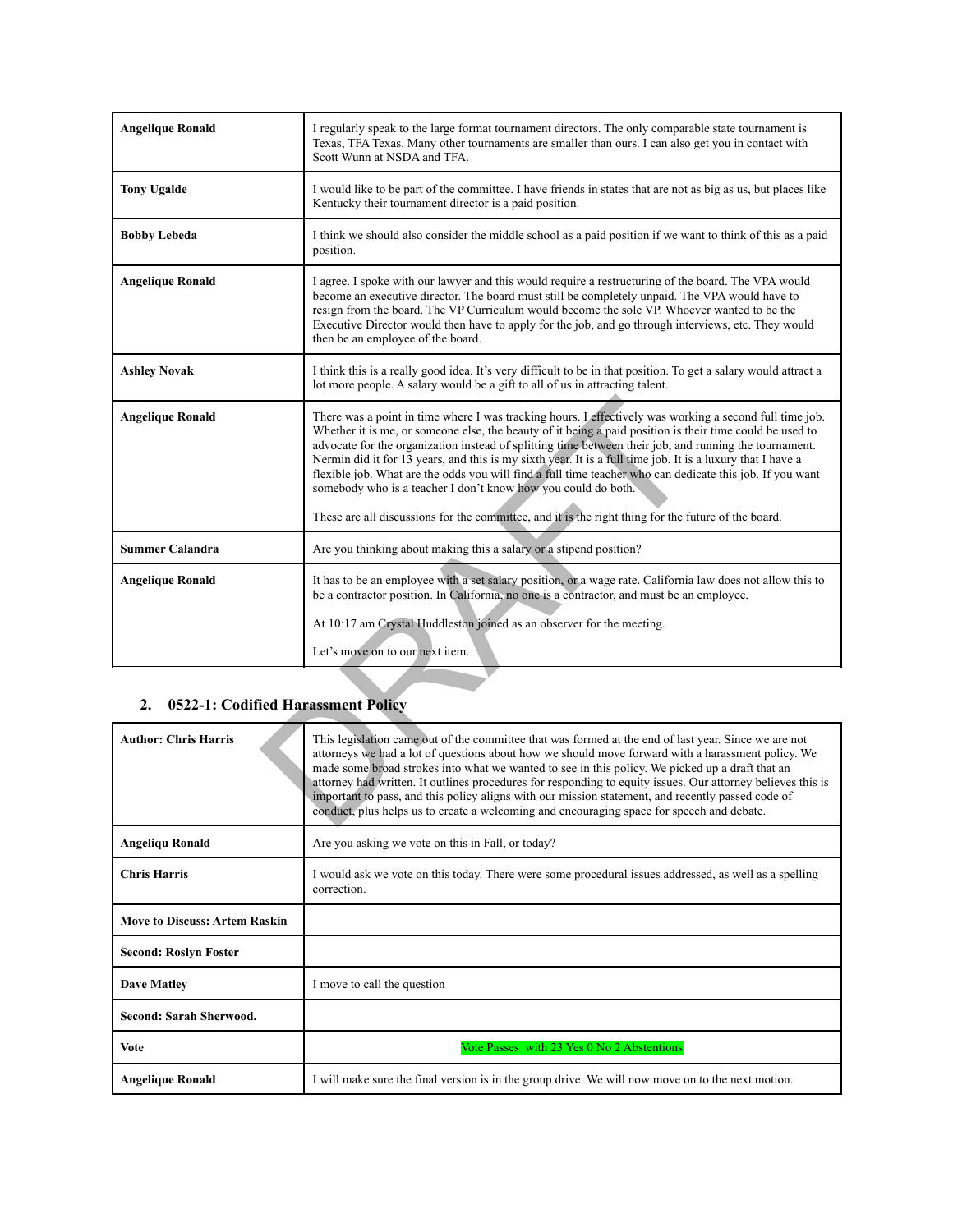#### **3. 0522-2: Internet Prep in Parliamentary Debate**

| <b>Author: Artem Raskin</b>   | In the past CHSSA has not allowed students to access internet during Parliamentary prep time. We have<br>allowed for computers with downloaded files, but they have to be offline. With the move to online<br>tournaments this became unfeasible. We passed an emergency measure to allow for internet prep for<br>parli. We now have tournaments that will be online while others will be in person. This will create a<br>situation where the rules will switch back and forth from tournament to tournament. We should make<br>this uniform by allowing internet in prep at all times.<br>I will also add that, as league president, I am currently planning our tournamernts for next year. We will<br>more than likely be in person. My goal is to not have a super spreader event by sticking all of the parli<br>prep students into the same room in order to be monitored for the internet. A giant prep room makes<br>contact tracing, etc. useless.<br>I can also speak about why, philosophically, this is a good idea. |
|-------------------------------|------------------------------------------------------------------------------------------------------------------------------------------------------------------------------------------------------------------------------------------------------------------------------------------------------------------------------------------------------------------------------------------------------------------------------------------------------------------------------------------------------------------------------------------------------------------------------------------------------------------------------------------------------------------------------------------------------------------------------------------------------------------------------------------------------------------------------------------------------------------------------------------------------------------------------------------------------------------------------------------------------------------------------------|
|                               | I would like this to be voted on today so we can finalize this over summer. Having more information as<br>we prepare for next year's tournaments is preferred.                                                                                                                                                                                                                                                                                                                                                                                                                                                                                                                                                                                                                                                                                                                                                                                                                                                                     |
| <b>Second: Ashley Novak</b>   |                                                                                                                                                                                                                                                                                                                                                                                                                                                                                                                                                                                                                                                                                                                                                                                                                                                                                                                                                                                                                                    |
| <b>Angelique Ronald</b>       | Discussion is now open.                                                                                                                                                                                                                                                                                                                                                                                                                                                                                                                                                                                                                                                                                                                                                                                                                                                                                                                                                                                                            |
| <b>Sarah Sherwood</b>         | Artem came to me to speak about this legislation. Honestly, my friends and I run the first three big<br>parliamentary debate tournaments of the year. We do not want prep rooms, and there will not be prep<br>rooms. We believe it is safer for us and our staff members to have internet prep and to allow prep. It is<br>better, safer, and more equitable. We do not guarantee internet, or power, but we think this is safer. Most<br>of our students have not experienced Parli without the internet at their fingertips.                                                                                                                                                                                                                                                                                                                                                                                                                                                                                                    |
| <b>Angelique Ronald</b>       | One thing I want to note, allowing internet prep the last two years has lead to zero complaints or<br>protests, and judges have not made any complaints. We have not had any issues with leagues about this<br>issue either.                                                                                                                                                                                                                                                                                                                                                                                                                                                                                                                                                                                                                                                                                                                                                                                                       |
| <b>Ashley Novak</b>           | My thinking has less to do with safety, and more to do with access to the internet. There are students<br>already using Extemp Genie which may as well be the internet. I don't think the internet makes you a<br>better performer, it just makes the information more readily available for our students.                                                                                                                                                                                                                                                                                                                                                                                                                                                                                                                                                                                                                                                                                                                         |
| <b>Ben Fagan</b>              | How does this policy affect students without laptops?                                                                                                                                                                                                                                                                                                                                                                                                                                                                                                                                                                                                                                                                                                                                                                                                                                                                                                                                                                              |
| Artem Raskin                  | Our current rules are worse for students without laptops. When students who have computers that have<br>giant backfiles on their computers they have to buy nicer computers. This is less equitable.<br>Chromebooks, or computers with less memory, or more accessible at schools, and for students. They<br>can be as cheap as \$80. My less affluent students may not have a computer, but they have a smartphone.<br>They would be allowed to use this in place of the computer.                                                                                                                                                                                                                                                                                                                                                                                                                                                                                                                                                |
| <b>Erik Pielstick</b>         | I am in favor of this. My concern isn't kids not having laptops, the bigger issue is going to be that there<br>is no visitor access wi-fi on our campuses. So some kids will have access to wi-fi, but others will not.<br>Hotspots are very spotty, and it gives advantage to the "home" schools. I am in favor nonetheless. I am<br>still opposed to computers in the round, and must use the colored note-taking paper in the round. I like<br>the idea of them using the internet, prepping, and writing it out on their paper.                                                                                                                                                                                                                                                                                                                                                                                                                                                                                                |
| <b>Angelique Ronald</b>       | I always try to negotiate in wi-fi for state tournaments. Wi-fi is not guaranteed at sites, but this does<br>open this up.                                                                                                                                                                                                                                                                                                                                                                                                                                                                                                                                                                                                                                                                                                                                                                                                                                                                                                         |
| <b>Ashley Novak</b>           | We had the same issue. We had a district person come to the tournament and create a temporary wi-fi<br>login for students. He was also on site the entire day for any issues we ran into.                                                                                                                                                                                                                                                                                                                                                                                                                                                                                                                                                                                                                                                                                                                                                                                                                                          |
| <b>Artem Raskin</b>           | This proposal addresses internet prep. The computer still goes away for the round.                                                                                                                                                                                                                                                                                                                                                                                                                                                                                                                                                                                                                                                                                                                                                                                                                                                                                                                                                 |
| <b>Ashley Novak</b>           | Call the previous question                                                                                                                                                                                                                                                                                                                                                                                                                                                                                                                                                                                                                                                                                                                                                                                                                                                                                                                                                                                                         |
| <b>Rosalyn Foster: Second</b> |                                                                                                                                                                                                                                                                                                                                                                                                                                                                                                                                                                                                                                                                                                                                                                                                                                                                                                                                                                                                                                    |
| <b>Vote</b>                   | Vote Passes 23 Yes 0 No 1 Abstention                                                                                                                                                                                                                                                                                                                                                                                                                                                                                                                                                                                                                                                                                                                                                                                                                                                                                                                                                                                               |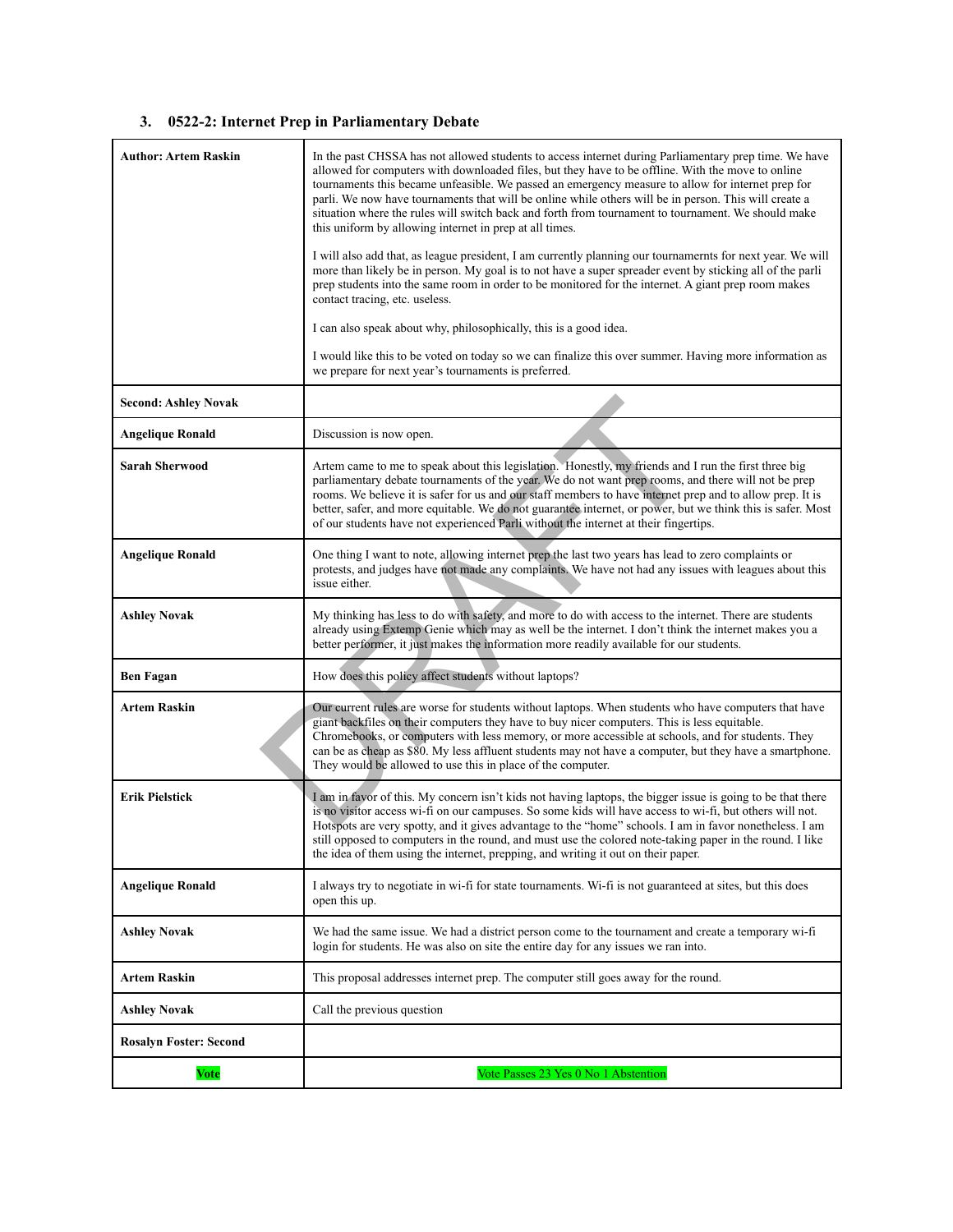#### **4. 0522-3: Internet Prep in Extemporaneous Speaking**

| <b>Author: Sarah Sherwood</b> | We wanted to make this to complement the parliamentary debate motion. We believe this will bring us<br>in line with NSDA, NIETOC, TOC norms. We pulled the language that was added from the NSDA.<br>Artem and I restructured this so it makes more sense. Extemp was huge paragraphs, this cleans it up for<br>everyone who uses these rules. Just like Parli they will be able to access the internet. Kids have been<br>using programs that already exist. This will close the financial gap for our low-income students. |
|-------------------------------|------------------------------------------------------------------------------------------------------------------------------------------------------------------------------------------------------------------------------------------------------------------------------------------------------------------------------------------------------------------------------------------------------------------------------------------------------------------------------------------------------------------------------|
| <b>Second: Ashley Novak</b>   |                                                                                                                                                                                                                                                                                                                                                                                                                                                                                                                              |
| <b>Angelique Ronald</b>       | Discussion now open                                                                                                                                                                                                                                                                                                                                                                                                                                                                                                          |
| <b>Dave MAtley</b>            | Call the previous question                                                                                                                                                                                                                                                                                                                                                                                                                                                                                                   |
| Second: Bobby Lebeda          |                                                                                                                                                                                                                                                                                                                                                                                                                                                                                                                              |
| Vote                          | Vote Passes 23 Yes 0 No 1 Abstain                                                                                                                                                                                                                                                                                                                                                                                                                                                                                            |

#### **5. 0522-4: Judges Preference**

| 5.<br>0522-4: Judges Preference |                                                                                                                                                                                                                                                                                                                  |
|---------------------------------|------------------------------------------------------------------------------------------------------------------------------------------------------------------------------------------------------------------------------------------------------------------------------------------------------------------|
| <b>Author: Jennifer Nguyen</b>  | Absent                                                                                                                                                                                                                                                                                                           |
| <b>Angelique Ronald</b>         | Jennifer is not here so I will introduce these as her second for these. We do a thing where we adjust 6<br>and 7 to 5 for tabulation, but then use those for tie breaks. All of her legislation came up as issues<br>during the state tournament. We would like to eliminate the composites, and just use ranks. |
|                                 | We found out two days after the tournament due to this issue. We want to avoid this in the future.                                                                                                                                                                                                               |
| Second: Leilani McHugh          |                                                                                                                                                                                                                                                                                                                  |
| <b>Angelique Ronald</b>         | Any discussion? We can also table for the next meeting.                                                                                                                                                                                                                                                          |
| <b>Erik Pielstick</b>           | I'm confused by what this means.                                                                                                                                                                                                                                                                                 |
| <b>Angelique Ronald</b>         | In tie breaks there is a point where we have top go by greatest numbers of ones, twos, etc. When it gets<br>that deep in we have issues where a kid who is 5 to the 6 has the same score as a student who got 5th in<br>the round.                                                                               |
| <b>Chris Harris</b>             | Thank you for asking a question, Erik.                                                                                                                                                                                                                                                                           |
| <b>Ashley Novak</b>             | What is this going to do? Does this eliminate 5 to the six, and everyone gets a 6 or a 7?                                                                                                                                                                                                                        |
| <b>Angelique Ronald</b>         | No, this is just to alleviate tie-breakers only in semis and finals.                                                                                                                                                                                                                                             |
| <b>Gregg Osborn</b>             | If we put this off until September it still goes into affect for next year, right?                                                                                                                                                                                                                               |
| <b>Angelique Ronald</b>         | Yes. This will impact state next year.                                                                                                                                                                                                                                                                           |
| <b>Tony Ugalde</b>              | So the adjustment will affect everything?                                                                                                                                                                                                                                                                        |
| <b>Angelique Ronald</b>         | That calculation only affects tie-breaks.                                                                                                                                                                                                                                                                        |
| <b>Tony Ugalde</b>              | So 6 and 7 will be 5 in the final round, except for tie breaks.                                                                                                                                                                                                                                                  |
| <b>Angelique Ronald</b>         | Yes                                                                                                                                                                                                                                                                                                              |
| <b>Gregg Osborn</b>             | I don't know if this is in order, but I move to table                                                                                                                                                                                                                                                            |
| <b>Second: Tony Ugalde</b>      |                                                                                                                                                                                                                                                                                                                  |
| <b>Vote to Table</b>            | Vote to Table Passes 23 Yes 0 No 1 Abstention                                                                                                                                                                                                                                                                    |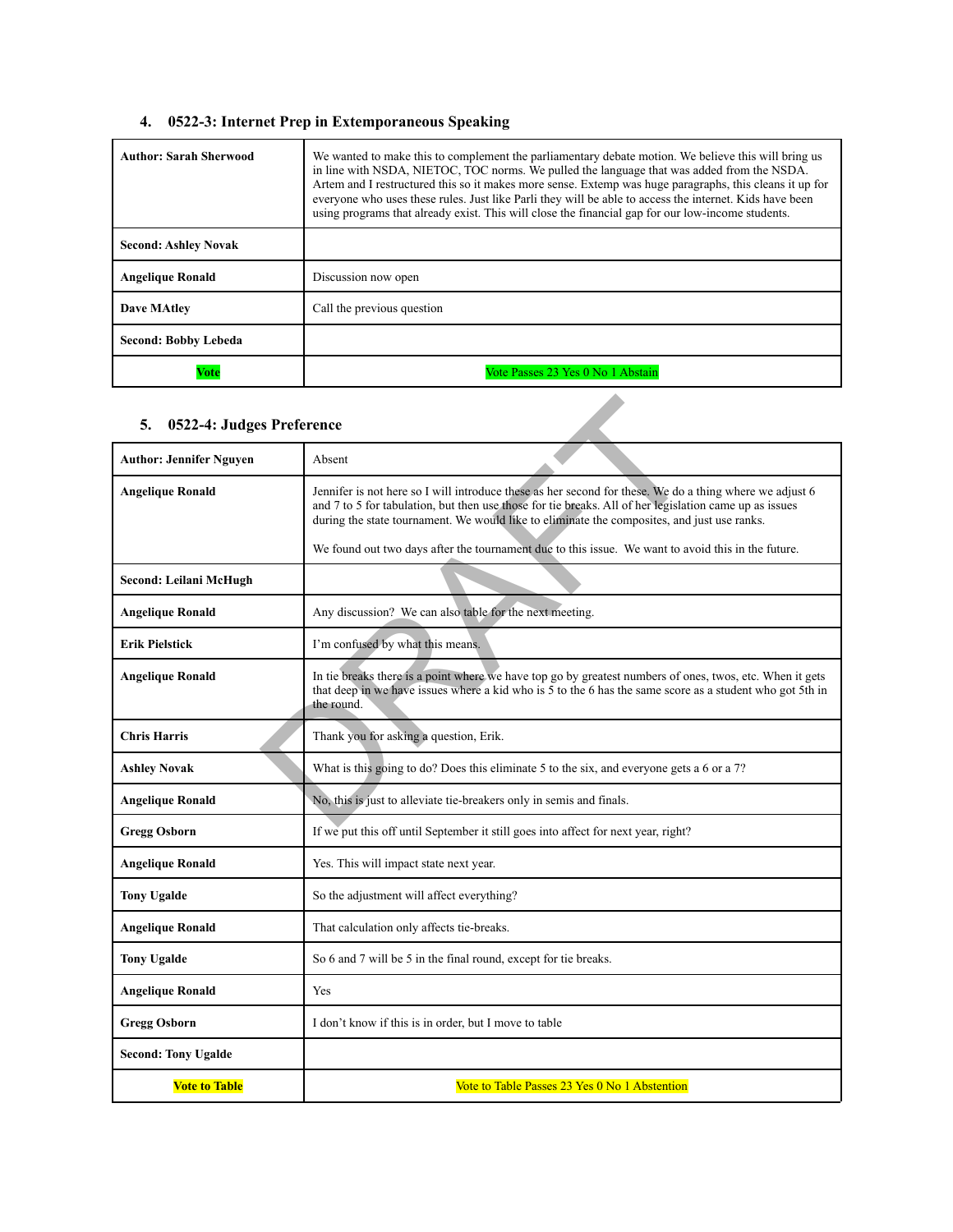| <b>Erik Pielstick</b>   | There needs to be a tournament procedures things because there is confusion about when we count 6<br>and 7 in semi-finals and finals. |
|-------------------------|---------------------------------------------------------------------------------------------------------------------------------------|
| <b>Angelique Ronald</b> | That would be helpful to have a cheat sheet.                                                                                          |

#### **6. 0522-6: Judge Deposit**

| <b>Author: Jennifer Nguyen</b> |                                                                                                                                                                                                                                                                                                                                                                                                                                                                                                                  |
|--------------------------------|------------------------------------------------------------------------------------------------------------------------------------------------------------------------------------------------------------------------------------------------------------------------------------------------------------------------------------------------------------------------------------------------------------------------------------------------------------------------------------------------------------------|
| <b>Angelique Ronald</b>        | Jennifer is not here so I will introduce this proposal. Right now judge bonds are either forfeited for<br>failure to judge, or they are refunded as a check to the school or as a rollover to CHSSA dues for the<br>following year. We want to eliminate the ambiguity by making the options you forfeit for not judging,<br>or it rolls over to cover CHSSA dues for the following year. This makes it easier for league presidents<br>and area chairs to know whether or not people have paid their dues, etc. |
| <b>Second: Gaby Scully</b>     |                                                                                                                                                                                                                                                                                                                                                                                                                                                                                                                  |
| Erik Pielstick                 | I like getting the refund, and I want my school to have to pay every year to remind them that they are<br>paying for speech and debate. I don't want that convenience. I want my school to see they have to pay<br>this. When I get the rollover check I would be handed a check, and could pay a judge with that. Now<br>it's a little bit of money coming in at the end of the year.                                                                                                                           |
| <b>Rosalyn Foster</b>          | I do a lot of pre-paying for things at the end of the fiscal year. The school is still paying for CHSSA<br>fees, but this is just doing it a different way.                                                                                                                                                                                                                                                                                                                                                      |
| <b>Tony Ugalde</b>             | I totally get all of the chaos. I don't think we should take the option away because we don't know if its<br>the end of the line for the school, program, etc. I think us taking their \$100 no matter what is not ok. We<br>are planning, but taking away autonomy is not something we should do. q                                                                                                                                                                                                             |
| <b>Chris Harris</b>            | There's so much work that goes into making sure schools are current. There's so much work that goes<br>into it. Tony I think you make a great point. We want to allow schools the option. Perhaps we can<br>amend this to allow for schools to make a choice. We can also set a deadline of when that happens. It is<br>easier for us to refund/reimburse money than it is to ask for it.                                                                                                                        |
| <b>Angelique Ronald</b>        | If we want to make any changes we can take these votes to Jen and she can update it as she wants.                                                                                                                                                                                                                                                                                                                                                                                                                |
| Josh Stinson                   | Every year I select to roll over because I don't like to have to write out checks, etc. I like the rollover,<br>but I also know that I can't count on the judges bond because of parent judges, It's kind of a reward<br>when every parent shows up, etc. I still need that thing to see what is in my fall budget with leadership<br>team. It is going to be automatically rolled over, but there should be a box to refund it.                                                                                 |
| Artem Raskin                   | I come from CFL. In our league every school that has a positive balance at the end of the year just rolls<br>that over. Minimizing paperwork that coaches need to do is a bigger deterrent than anything else. I<br>agree that if a school comes to us we should immediately pay it out. I would piggy back that if we get a<br>request we give the money back. I like the proposal either way.                                                                                                                  |
| <b>Sarah Sherwood</b>          | I think Chris' amendment is a good one. I have a concern for people asking for their money back. I<br>think that we must clarify that all refunds must go to a school, not to an individual, etc. Too many<br>people have embezzled money out of tournaments and invitationals, etc.                                                                                                                                                                                                                             |
| <b>Gaby Scully</b>             | Those of us came in with no financial background in how to do this have a lot of questions about this. I<br>got our school audited because I paid people with venmo and asked for a reimbursement. There is a<br>need to get the check back personally is very important sometimes.                                                                                                                                                                                                                              |
| <b>Tony Ugalde</b>             | We have a lot of parents writing checks. There are a lot of programs where non-profit programs are<br>writing checks for these. We have to recognize that some programs are funded separate from schools. If<br>it rolls back to the school it doesn't end up going back to the programs that put the money in. We need<br>to be explicit about deadlines to get it back, but those who put the money in need to be able to get it out.<br>Our boosters are the ones who need that money back.                   |
| <b>Angelique Ronald</b>        | I think more than 90% of our checks come from finance offices. The entry belongs to the school, and<br>that is the only actor that we recognize.                                                                                                                                                                                                                                                                                                                                                                 |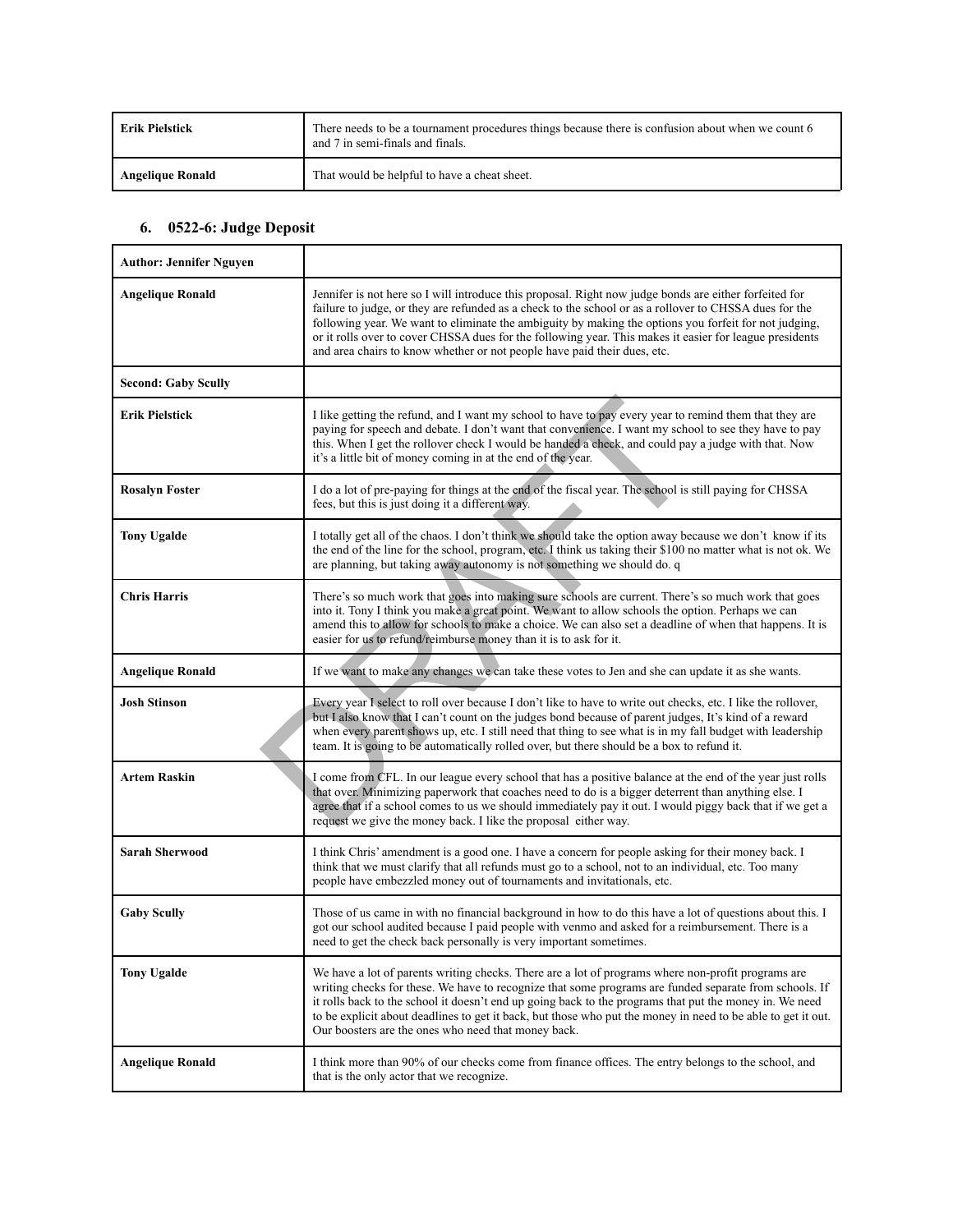| <b>Chris Harris</b>              | Our judge bond covers the first missed judge violation. We should look at that. Is that written into our<br>rules?                                                                                                                                                                                                                                                                                                                                                                                                                                                                                              |  |
|----------------------------------|-----------------------------------------------------------------------------------------------------------------------------------------------------------------------------------------------------------------------------------------------------------------------------------------------------------------------------------------------------------------------------------------------------------------------------------------------------------------------------------------------------------------------------------------------------------------------------------------------------------------|--|
| <b>Angelique Ronald</b>          | It is at the discretion of the tournament director. First one is \$100 and goes up from there. Only one<br>school has that happening.                                                                                                                                                                                                                                                                                                                                                                                                                                                                           |  |
| <b>Chris Harris</b>              | If you miss a round we should change it that they lose their bond, and receive a fine on top of that. The<br>bond should be separate from the fine.                                                                                                                                                                                                                                                                                                                                                                                                                                                             |  |
| <b>Angelique Ronald</b>          | So you're saying that I, as the tournament director, should take the bond, and fine them.                                                                                                                                                                                                                                                                                                                                                                                                                                                                                                                       |  |
| <b>Chris Harris</b>              | Yes, the bond is a sign of trust. The fine goes beyond that.                                                                                                                                                                                                                                                                                                                                                                                                                                                                                                                                                    |  |
| <b>Benjamin Cummings</b>         | FCMAT does not allow for students' money to just be pushed into a different place than it is intended.<br>You have to be careful of what you call this because if it is a bond it must be returned.                                                                                                                                                                                                                                                                                                                                                                                                             |  |
| <b>Angelique Ronald</b>          | Yes, we would change our rules, etc.                                                                                                                                                                                                                                                                                                                                                                                                                                                                                                                                                                            |  |
| Leilani McHugh                   | I would motion to table                                                                                                                                                                                                                                                                                                                                                                                                                                                                                                                                                                                         |  |
| <b>Angelique Ronald</b>          | We cannot table until everyone has had the chance to speak who wants to so Tony may talk.                                                                                                                                                                                                                                                                                                                                                                                                                                                                                                                       |  |
| <b>Tony Ugalde</b>               | I think the option is important.                                                                                                                                                                                                                                                                                                                                                                                                                                                                                                                                                                                |  |
| <b>Angelique Ronald</b>          | We can get these minutes to Jennifer super fast.                                                                                                                                                                                                                                                                                                                                                                                                                                                                                                                                                                |  |
| Leilani McHugh                   | Motion to table this until next meeting.                                                                                                                                                                                                                                                                                                                                                                                                                                                                                                                                                                        |  |
| <b>Second: Bobby Lebeda</b>      |                                                                                                                                                                                                                                                                                                                                                                                                                                                                                                                                                                                                                 |  |
| <b>Vote to Table</b>             | Vote to Table Passes 19 Yes 0 No 2 Abstentions                                                                                                                                                                                                                                                                                                                                                                                                                                                                                                                                                                  |  |
| 0522-5: School Assessments<br>7. |                                                                                                                                                                                                                                                                                                                                                                                                                                                                                                                                                                                                                 |  |
| <b>Author: Jennifer Nguyen</b>   | Absent                                                                                                                                                                                                                                                                                                                                                                                                                                                                                                                                                                                                          |  |
| <b>Angelique Ronald</b>          | This eliminates the multiple copies of the assessment form. This allows for emails to be sent to the<br>chairs and the treasurer so as to avoid items being lost. We also no longer will require checks or<br>physical items to be delivered to area chairs. Everything will go to the treasurer at one clear address to<br>eliminate confusion. Our current system requires schools to send a check to area chairs, the area chair to<br>log it, take a photo of it, and then mail it to the treasurer. This eliminates so many extra steps. With<br>everything going to the treasurer we can streamline this. |  |
| <b>Second: Rosalvn Foster</b>    |                                                                                                                                                                                                                                                                                                                                                                                                                                                                                                                                                                                                                 |  |

# **7. 0522-5: School Assessments**

| <b>Author: Jennifer Nguyen</b> | Absent                                                                                                                                                                                                                                                                                                                                                                                                                                                                                                                                                                                                          |
|--------------------------------|-----------------------------------------------------------------------------------------------------------------------------------------------------------------------------------------------------------------------------------------------------------------------------------------------------------------------------------------------------------------------------------------------------------------------------------------------------------------------------------------------------------------------------------------------------------------------------------------------------------------|
| <b>Angelique Ronald</b>        | This eliminates the multiple copies of the assessment form. This allows for emails to be sent to the<br>chairs and the treasurer so as to avoid items being lost. We also no longer will require checks or<br>physical items to be delivered to area chairs. Everything will go to the treasurer at one clear address to<br>eliminate confusion. Our current system requires schools to send a check to area chairs, the area chair to<br>log it, take a photo of it, and then mail it to the treasurer. This eliminates so many extra steps. With<br>everything going to the treasurer we can streamline this. |
| <b>Second: Rosalyn Foster</b>  |                                                                                                                                                                                                                                                                                                                                                                                                                                                                                                                                                                                                                 |
| <b>Rosalyn Foster</b>          | Being a new area chair, people still mailed a lot to the previous area chair. This reduces places where<br>things can get lost. It's really good that the money for CHSSA all goes to one place. Not a problem to<br>do this for assessments and state tournament. Better to reduce turnover, etc.                                                                                                                                                                                                                                                                                                              |
| <b>Chris Harris</b>            | This is clean up that affects like five people, but it is important.                                                                                                                                                                                                                                                                                                                                                                                                                                                                                                                                            |
| <b>Gregg Osborn</b>            | I would encourage us to vote on this today because people will start sending checks and forms before<br>the next meeting. Lets fix it.                                                                                                                                                                                                                                                                                                                                                                                                                                                                          |
| <b>Rosalyn Foster</b>          | Call the Previous question.                                                                                                                                                                                                                                                                                                                                                                                                                                                                                                                                                                                     |
| <b>Second: Gaby Scully</b>     |                                                                                                                                                                                                                                                                                                                                                                                                                                                                                                                                                                                                                 |
| Vote                           | Vote Passes 18 Yes 0 No 1 Abstention                                                                                                                                                                                                                                                                                                                                                                                                                                                                                                                                                                            |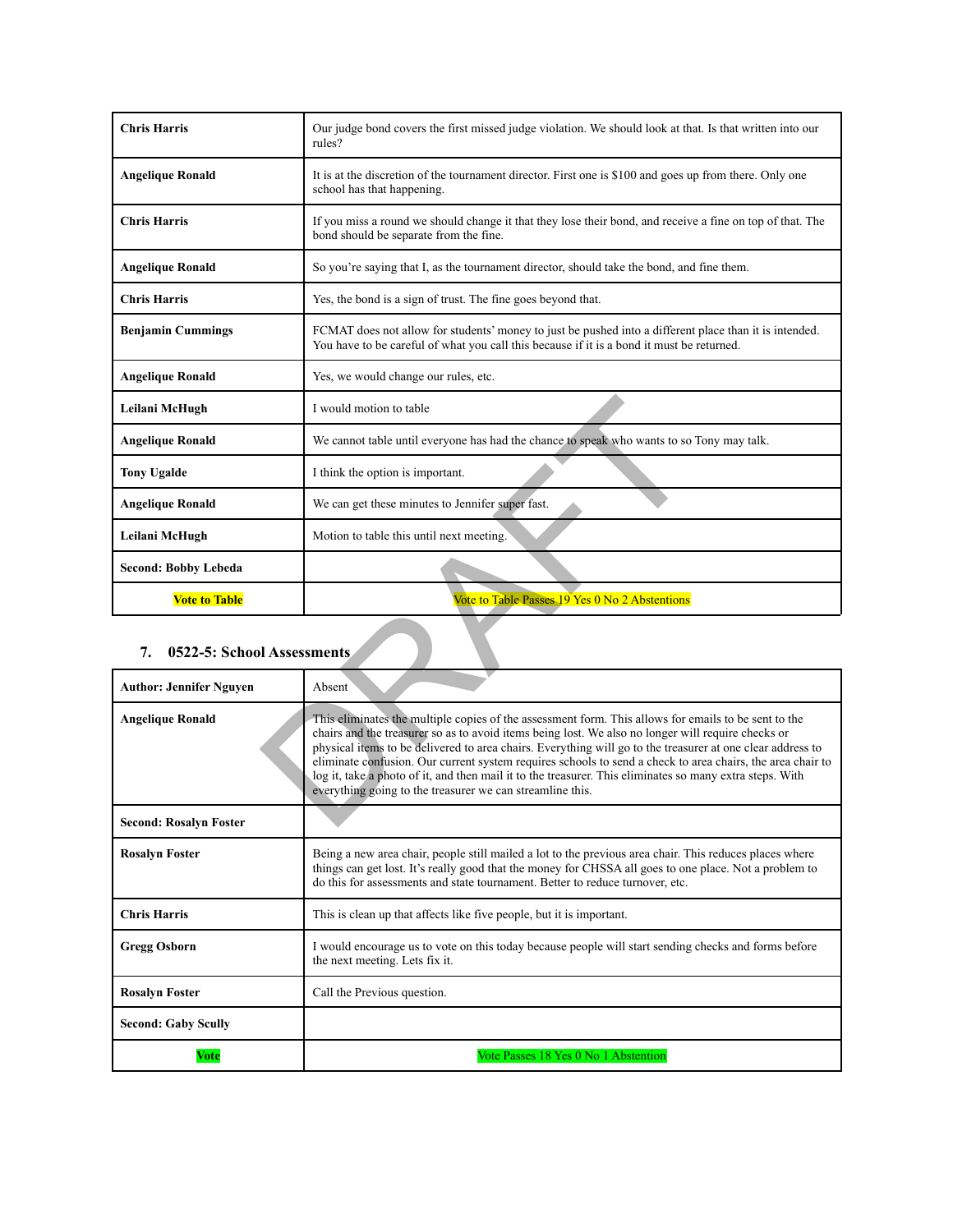# **GOOD OF THE ORDER**

#### 1. **New Topic**

| <b>Angelique Ronald</b> | We have now reached the good of the order. Would we all like to take a five minute break before we get<br>to this? Yes, ok!                                                                                                                                                                                                                                                                                                                            |
|-------------------------|--------------------------------------------------------------------------------------------------------------------------------------------------------------------------------------------------------------------------------------------------------------------------------------------------------------------------------------------------------------------------------------------------------------------------------------------------------|
|                         | Five minute recess called at 11:34 am.                                                                                                                                                                                                                                                                                                                                                                                                                 |
|                         | Meeting called to order at 11:40 am.                                                                                                                                                                                                                                                                                                                                                                                                                   |
|                         | We are now in good of the order.                                                                                                                                                                                                                                                                                                                                                                                                                       |
|                         | Does anyone have strong feelings of moving the meeting to the middle of august so that things are<br>finalized before the school year gets started, when do you all think we should have a meeting?                                                                                                                                                                                                                                                    |
| <b>Joshua Stinson</b>   | I am a fan of August, even late August. Our first league tournament is September. It would be nice to<br>have things to share with my league at our August meeting.                                                                                                                                                                                                                                                                                    |
| <b>Steve Clemmons</b>   | Part of the issue that needs to be determined is are we continuing to have this virtually or in person? If<br>in person, where?                                                                                                                                                                                                                                                                                                                        |
| <b>Angelique Ronald</b> | My personal position is we should stay virtual as we save about \$10,000 a meeting by not meeting in<br>person. Maybe we move back to one in-person meeting per year. I would move the fall meeting be<br>online.                                                                                                                                                                                                                                      |
| <b>Eleanor Nishioka</b> | My school year starts the second week of August. Meeting after the team starts seems counter-intuitive.                                                                                                                                                                                                                                                                                                                                                |
| <b>Ashley Novak</b>     | I would suggest that August is before any type of surge is going to happen. It would be nice to meet in<br>person for August, then virtual for winter and end of year when we are all tired.                                                                                                                                                                                                                                                           |
| <b>Angelique Ronald</b> | Let's straw poll. The number of people who want virtual is outnumbering the people who want to meet<br>in person.                                                                                                                                                                                                                                                                                                                                      |
| <b>Joshua Stinson</b>   | When I have to go to a meeting I have to give up a weekend. The virtual meetings are much more<br>accessible. I think one in person meeting makes more sense. I also think people are less willing to be<br>aggressive face to face. I am about saving money for this. A year or two ago you even mentioned,<br>Angelique, how nice it is to thank our volunteer board by taking them somewhere nice.                                                  |
| <b>Angelique Ronald</b> | The January meeting has been a good place to get together and prepare for our state tournament. There<br>was also an intention for our board meeting to be at middle school state so we all could help at the<br>tournament, and then have our meeting.                                                                                                                                                                                                |
| <b>Ben Fagan</b>        | If I am running the middle school tournament then I love the idea of our meeting being the same time as<br>the middle school tournament.                                                                                                                                                                                                                                                                                                               |
| <b>Angelique Ronald</b> | It also offers us flexibility if we are saving money. Different committees can meet together without the<br>full board. Please note that Vegas is also among the cheapest meetings we have had.                                                                                                                                                                                                                                                        |
|                         | August 20th will be the Fall Virtual CHSSA meeting.                                                                                                                                                                                                                                                                                                                                                                                                    |
|                         | Under the good of the order all present may speak, including our guests.                                                                                                                                                                                                                                                                                                                                                                               |
| <b>Steve Clemmons</b>   | I want to re-raise something that was discussed at the beginning of the meeting. The ballot that was<br>removed at the state tournament is a problem. I have reflected on it, and am concerned that this was a<br>board member who wrote this negative ballot. I would like the chance to speak with whoever this<br>person is. I respect everyone here, and I want to know what they were thinking. I think this starts with<br>me seeing the ballot. |
| <b>Angelique Ronald</b> | I am happy to share the ballot. For those who came in late, there was a final round ballot where IE tab,<br>and the executive board unanimously agreed that a ballot was inappropriate with its comments and how<br>to navigate that long term.                                                                                                                                                                                                        |
|                         | The executive board agreed it is ok to disagree with rules, but it is the "shame on you" and "how did<br>you make it to finals" that we thought was inappropriate. Any other judge would have instantly been                                                                                                                                                                                                                                           |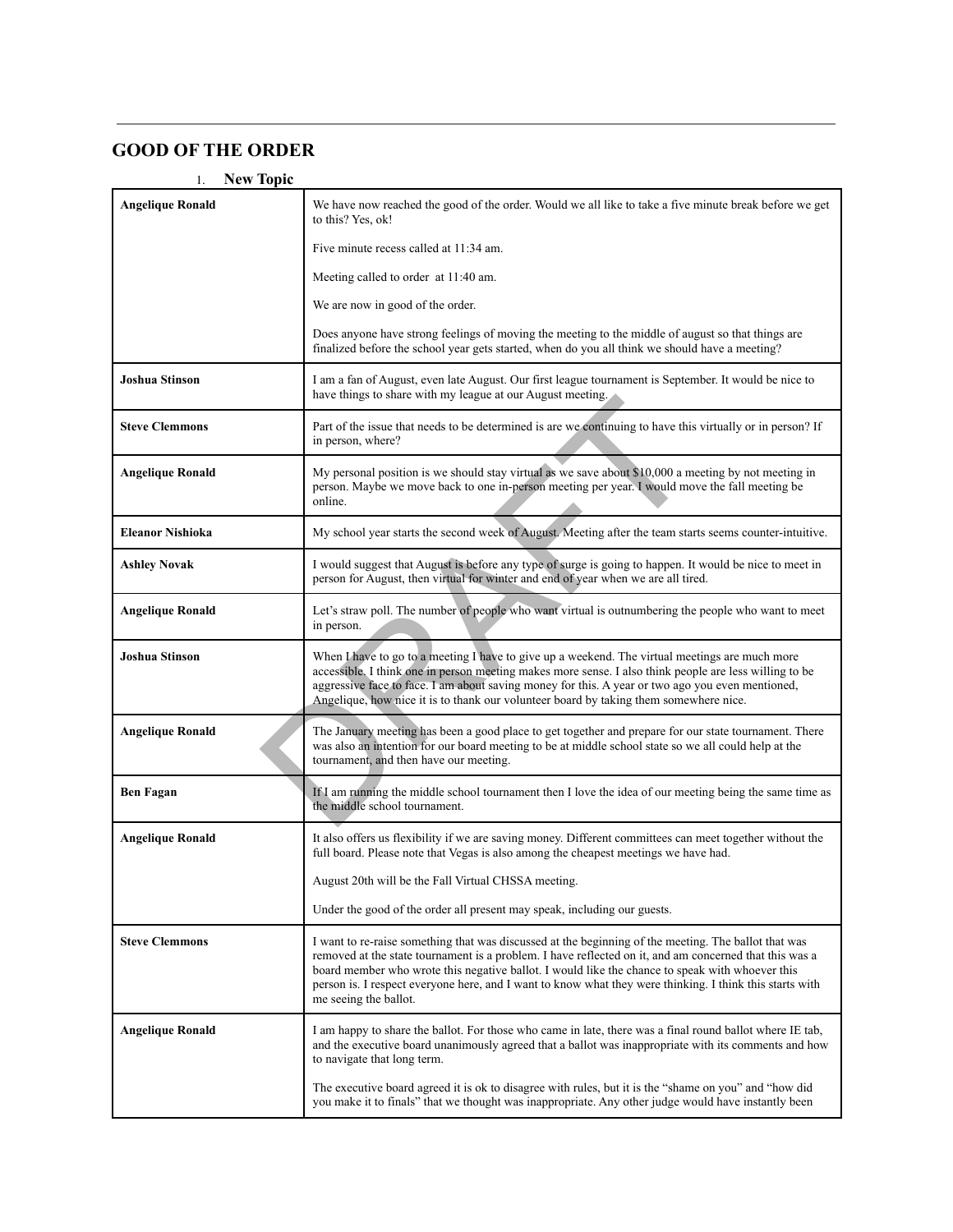|                         | fined for this type of ballot. The executives still have to determine if this person needs to be removed<br>from the judging pool, and if we need to contact administration, etc.                                                                                                                                                                                                                                                                                                                                                                                                                                                                                                                                                                                     |
|-------------------------|-----------------------------------------------------------------------------------------------------------------------------------------------------------------------------------------------------------------------------------------------------------------------------------------------------------------------------------------------------------------------------------------------------------------------------------------------------------------------------------------------------------------------------------------------------------------------------------------------------------------------------------------------------------------------------------------------------------------------------------------------------------------------|
| <b>Ashley Novak</b>     | I assume this person hasn; t been spoken to.                                                                                                                                                                                                                                                                                                                                                                                                                                                                                                                                                                                                                                                                                                                          |
| <b>Angelique Ronald</b> | Correct                                                                                                                                                                                                                                                                                                                                                                                                                                                                                                                                                                                                                                                                                                                                                               |
| <b>Ashley Novak</b>     | Why was that?                                                                                                                                                                                                                                                                                                                                                                                                                                                                                                                                                                                                                                                                                                                                                         |
| <b>Angelique Ronald</b> | With the history of combativeness and the tournament we needed to finish it was important to push it<br>off.                                                                                                                                                                                                                                                                                                                                                                                                                                                                                                                                                                                                                                                          |
| <b>Steve Clemmons</b>   | I am dismayed by this. I think the executive board needs to decide what to do about this and decide<br>before we out who this person is. We are the best state, especially in interp. Not to denigrate any other<br>state, but comments like that totally demoralize and demotivate people from participating in the activity.<br>Making it to finals is incredible. As someone who thinks they're the cat's meow, I never made it to<br>finals. I was in awe of those who did. This person was having a bad day, but I am assuming best<br>intentions. I think the executive committee should meet and determine what the action eventually is<br>going to be.                                                                                                       |
| <b>Angelique Ronald</b> | I should note that I take a really hard stance on ballot comments to our students. Earlier in our<br>tournament a debate judge wrote the f word on a ballot. I immediately pulled the ballot, contacted the<br>school, and levied a \$200 fine to the school that the school immediately paid. The coach has sent<br>several emails to retrain judges, and a personal apology. There is a precedent of fining, and removing<br>judges. Since this was the end of the tournament it was much more complicated.                                                                                                                                                                                                                                                         |
| <b>Joshua Stinson</b>   | I think most of us are surprised by the language of this. My initial reaction was "oh, who is the angry<br>alcoholic if they're going to talk this way." We have spent so much time articulating how we give<br>positive feedback, and this is the antithesis of that. This person needs to have a talk with themselves<br>about the person that they are going to be. How embarrassing would it be for a coach that I can't judge<br>anymore. We need to lean into that we need to share good information about how to translate what we<br>think into constructive criticism. Kids are getting this, and we can not like your round, but it needs to be<br>constructive. I know this ballot would get back to those students, and would affect that league as well. |
| <b>Angelique Ronald</b> | Constructive feedback doesn't have to be negative.                                                                                                                                                                                                                                                                                                                                                                                                                                                                                                                                                                                                                                                                                                                    |
| <b>Sarah Sherwood</b>   | There are a lot of things in CHSSA I disagree with, but I never take that out on children, especially for<br>policies that students have no control over. These rules are voted on democratically and I am appalled<br>that anyone would use this kind of language toward children calling them stupid, saying they shouldn't<br>have qualified to state, etc. I think, if you are remorseful, you have an opportunity to offer your<br>apologies. I think if you are remorseful then you have a responsibility to resign from this board. We<br>must take action for the integrity of the board to be upheld.                                                                                                                                                        |
| <b>Angelique Ronald</b> | We will have to investigate this, and we already know that this person was essentially bragging about<br>these comments to their league.                                                                                                                                                                                                                                                                                                                                                                                                                                                                                                                                                                                                                              |
| <b>Ben Fagan</b>        | This person signed their name to this knowing what they did. I ask that this person save us the<br>investigation, save us the headache, and resign.                                                                                                                                                                                                                                                                                                                                                                                                                                                                                                                                                                                                                   |
| <b>Steve Clemmons</b>   | This issue needs to be nipped in the bud. It has existed for a long time. I am condemning my past<br>actions as I have used harsh words before, but that was thirty years ago as a relatively new judge and<br>times were different. I have adapted, and everyone else has the ability to adapt. We should have some<br>basic understanding that the VPA should not have to make Ad Hoc calls. This language should be<br>codified that you crossed a line, here are the clear punishments. We should not put an investigation on<br>to the VPA. If it happens, we should have clear next steps for how to respond.                                                                                                                                                   |
| Angelique Ronald        | Under the harassment policy we just passed it does talk about language toward kids, and punishment<br>through practice. I would argue those comments are in violation of that policy, and our code of conduct<br>and our harassment policy. It also violates our standards as a tournament. I give a lot of speeches about<br>implicit bias, and how it manifests on ballots. This falls under the category of making a safe and<br>welcoming space for our students.                                                                                                                                                                                                                                                                                                 |
| <b>Gaby Scully</b>      | My district is switching to online ticketing and attendance for all events. So I went to him to ask about<br>how we pay judges since we do not have all the judges we need at all times. One of the things admin<br>suggested is that kids and people who judge for us could register for this new system the way a referee<br>would, and then we could upload all of the local tournaments and this person would be able to create a                                                                                                                                                                                                                                                                                                                                 |